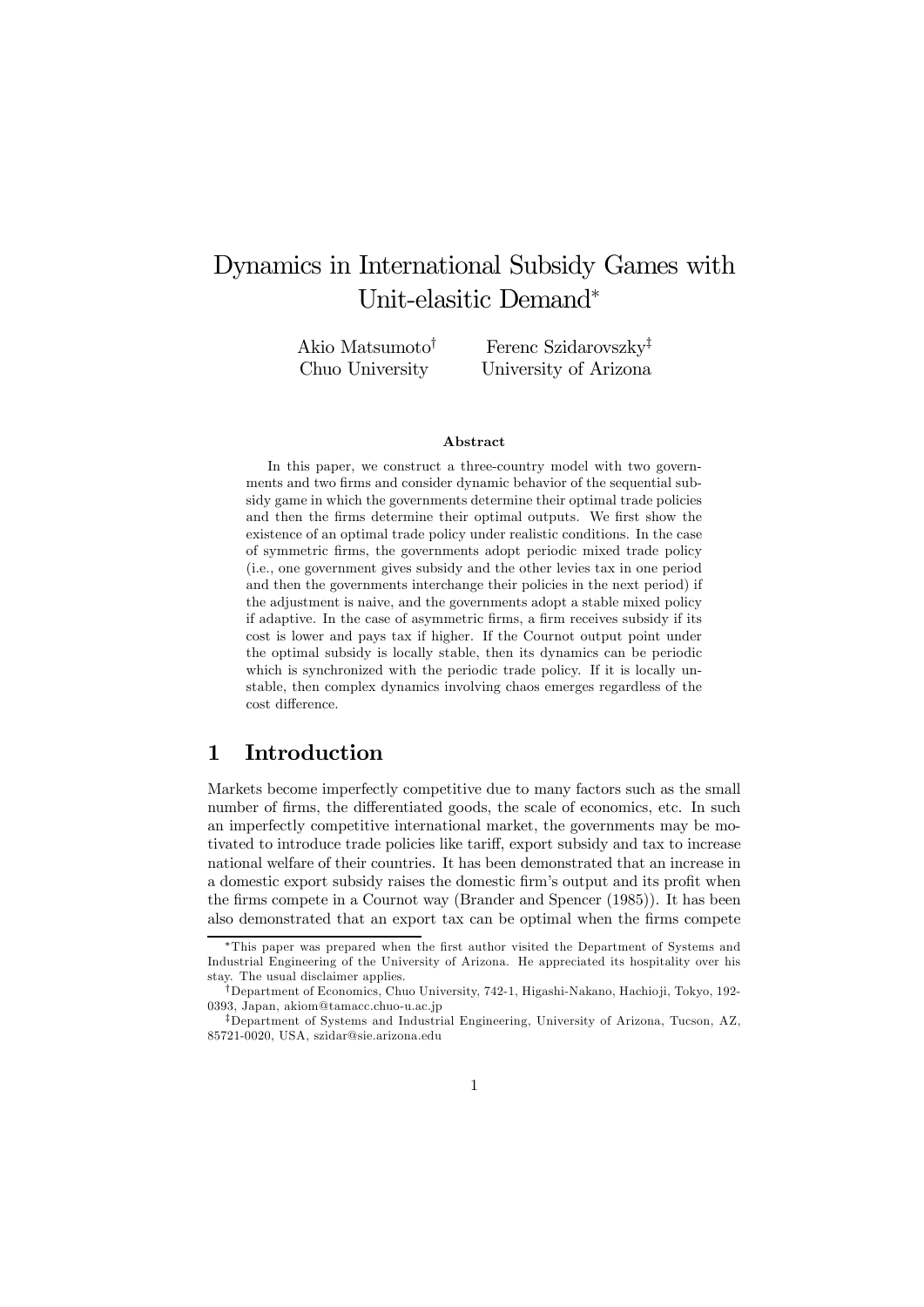in a Bertrand way (Eaton and Grossman (1986)). It is now well-known that the source of this sharp contrast comes from the difference in the assumption on the firms' strategic behavior (that is, the goods are strategic substitutes or strategic complements). It is also well-known that this behavioral difference relates to the curvature and the elasticity of the demand function. Recently, constructing a simplified version of the three-country model with two firms and two governments, Bandyopadhyay (1997) shows, among others, the following clear-cut results when the demand is unit-elastic:

- (1) When the foreign government is passive, the optimal trade policy of the active domestic government is free trade if the production costs of the two firms are identical, an export subsidy if the home firm has lower cost and an export tax otherwise.
- (2) When both governments are active, a continuum of policy equilibria exist if the production costs are identical and no policy equilibrium exists if they are different.

As a consequence of the second result, no dynamic consideration has been provided yet. In particular, it is not known yet how the optimal policy as well as the optimal outputs change over time and what kinds of changes might occur. The main purpose of this paper is to consider dynamics of the optimal trade policy and the associated optimal outputs under unit-elastic demand and to show that rich dynamics can be born when natural constraints are imposed on the government's policy selections. This paper complements Bandyopadhyay (1997) from a dynamic point of view. It is a continuation of Matsumoto and Serizawa (2007) who focus mainly on the comparative statistic analysis of the similar model (i.e., the effects on the optimal outputs caused by a change in the trade policy of the domestic government). The dynamic model of outputs to be considered in this paper resembles nonlinear dynamic duopoly models, which have been extensively studies for the last twenty years. Comprehensive summary of the earlier work has been presented in Puu (2003). More recent developments on this field are given in Bischi, et al. (2009). This paper also aims to apply the theoretical results obtained there to the dynamic analysis in the framework of international economics.

The paper is organized as follows. Section 2 presents a variant of the threecountry model in which both governments are active. Section 3 considers policy dynamics and Section 4 analyzes output dynamics with the optimal trade policy. Section 5 gives concluding remarks.

### 2 Model

The model presented below is a variant of the three-country model. There are two countries with one firm in each of them, and these firms export their product to a third country. The outputs of the firms are denoted by x and  $y$ , and constant marginal costs of the two firms are denoted by  $c_1$  and  $c_2$ , respectively.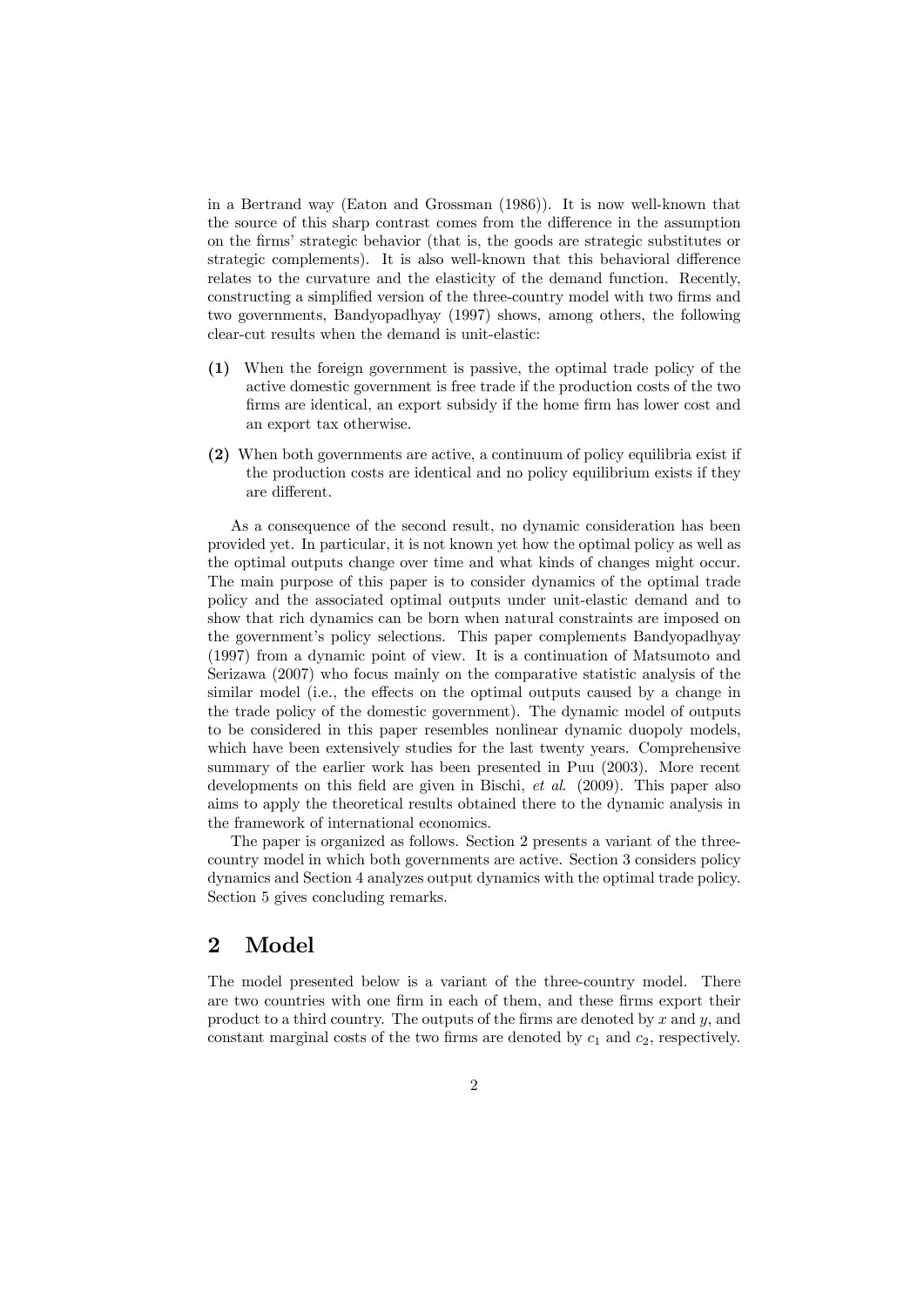Competition in the third country is modeled through a two-stage game. At the first stage, the governments hosting their firms choose subsidy rates,  $s_i$  for  $i = 1, 2$ , in order to maximize their welfare, taking the optimal behavior of the firms as given. At the second stage, the firms employ the quantity competition in a Cournot way and choose profit maximizing outputs, taking their governments' trade policies as given. Optimal subsides and optimal outputs are backwardly determined. In particular, we solve the profit maximization problems of the firms, given the levels of the subsidy in Section 2.1, then examine the welfare maximization problems of the governments, given the optimal behavior of the firms and determine the optimal levels of the subsidy in Section 2.2. In order to get a complete description of the dynamics of the subsidy game in the latter part of the paper, we will specify the best reply functions of the firms and those of the governments in this section.

#### 2.1 Profit Maximization

Let the inverse demand function be unit-elastic,

$$
P = \frac{1}{Q},
$$

where Q is the total output,  $Q = x + y<sup>1</sup>$ . At the second stage in which the governments' subsidies are given, firm  $x$  and firm  $y$  choose outputs to maximize their profits defined by

$$
\pi_1 = (P - (c_1 - s_1))x,
$$

and

$$
\pi_2 = (P - (c_2 - s_2))y.
$$

The first-order conditions of the profit maximization are given by

$$
\frac{\partial \pi_1}{\partial x} = \frac{y}{(x+y)^2} - c_x = 0,
$$

and

$$
\frac{\partial \pi_2}{\partial y} = \frac{x}{(x+y)^2} - c_y = 0,
$$

where  $c_x = c_1 - s_1$  and  $c_y = c_2 - s_2$  for notational simplicity.<sup>2</sup> We call the production cost including the subsidy an actual cost. Although we will formally show later that the actual costs are non-negative, we suppose for the time being that subsidies are given as  $c_x > 0$  and  $c_y > 0$ . From the first-order conditions, the explicit forms of the firms' best reply functions are derived as

$$
\bar{r}_1(y) = \sqrt{\frac{y}{c_x}} - y \tag{1}
$$

<sup>&</sup>lt;sup>1</sup> See Matsumoto and Szidarovszky (2009) that studies the same model with different de-<br>mand,  $P = Q^{-\lambda}$  and  $\lambda \neq 1$ .

<sup>&</sup>lt;sup>2</sup>It can be checked that the second-order conditions are satisfied for any x and y that solve the first-order conditions.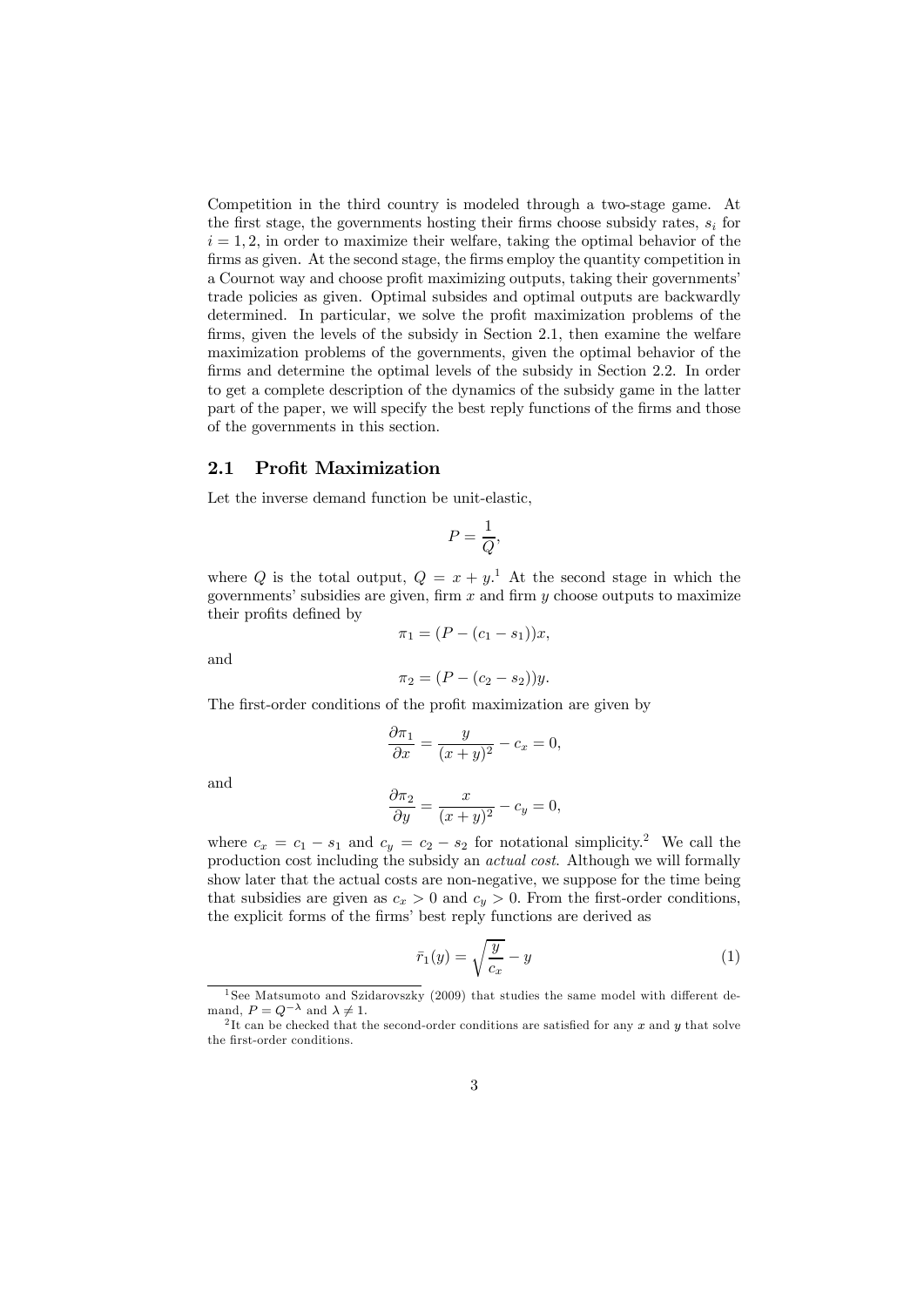$$
\bar{r}_2(x) = \sqrt{\frac{x}{c_y}} - x.
$$
\n(2)

An intersection of the best reply functions determines a Cournot equilibrium at which we can solve for the output quantities:

$$
x^{C}(s_1, s_2) = \frac{c_y}{(c_x + c_y)^2}
$$
 (3)

and

$$
y^{C}(s_1, s_2) = \frac{c_x}{(c_x + c_y)^2},
$$
\n(4)

where superscript  $C$  is attached to variables associated with the Cournot point.<sup>3</sup> The Cournot outputs in (3) and (4) are substituted into the profit functions to obtain the Cournot profits:

$$
\pi_1^C(s_1, s_2) = \left(\frac{c_y}{c_x + c_y}\right)^2 \tag{5}
$$

and

$$
\pi_2^C(s_1, s_2) = \left(\frac{c_x}{c_x + c_y}\right)^2.
$$
\n(6)

Dividing (3) by (4) and (5) by (6) yields, after arranging terms, the ratios of outputs and profits,

$$
\frac{x^C}{y^C} = \frac{c_y}{c_x} \ge 1
$$
 according to  $c_y \ge c_x$ ,

and

$$
\frac{\pi_x^C}{\pi_y^C} = \left(\frac{x^C}{y^C}\right)^2 \ge 1
$$
 according to  $x^C \ge y^C$ .

These inequalities imply the following results on the optimal behavior of the firms: The firm with the lower actual cost produces more output and earns more profit than the firm with the higher actual cost.

#### 2.2 Welfare Maximization

At the first stage of the sequential game, the governments determine the optimal levels of the subsidy so as to maximize the national welfare defined by

$$
W_1(s_1, s_2) = \pi_1^C(s_1, s_2) - s_1 x^C(s_1, s_2), \tag{7}
$$

and

$$
W_2(s_2, s_1) = \pi_2^C(s_2, s_1) - s_2 y^C(s_2, s_1). \tag{8}
$$

and

<sup>&</sup>lt;sup>3</sup>Since  $\bar{r}_1(y)$  and  $\bar{r}_2(x)$  take mound-shaped curves starting at the origin, the curves intersects twice at  $(0, 0)$  and  $(x^C, y^C)$ . The former is the trivial equilibrium point and the latter is the non-trivial equilibrium point. Our concern is on the non-trivial point and thus no further considerations are given to the trivial equilibrium point.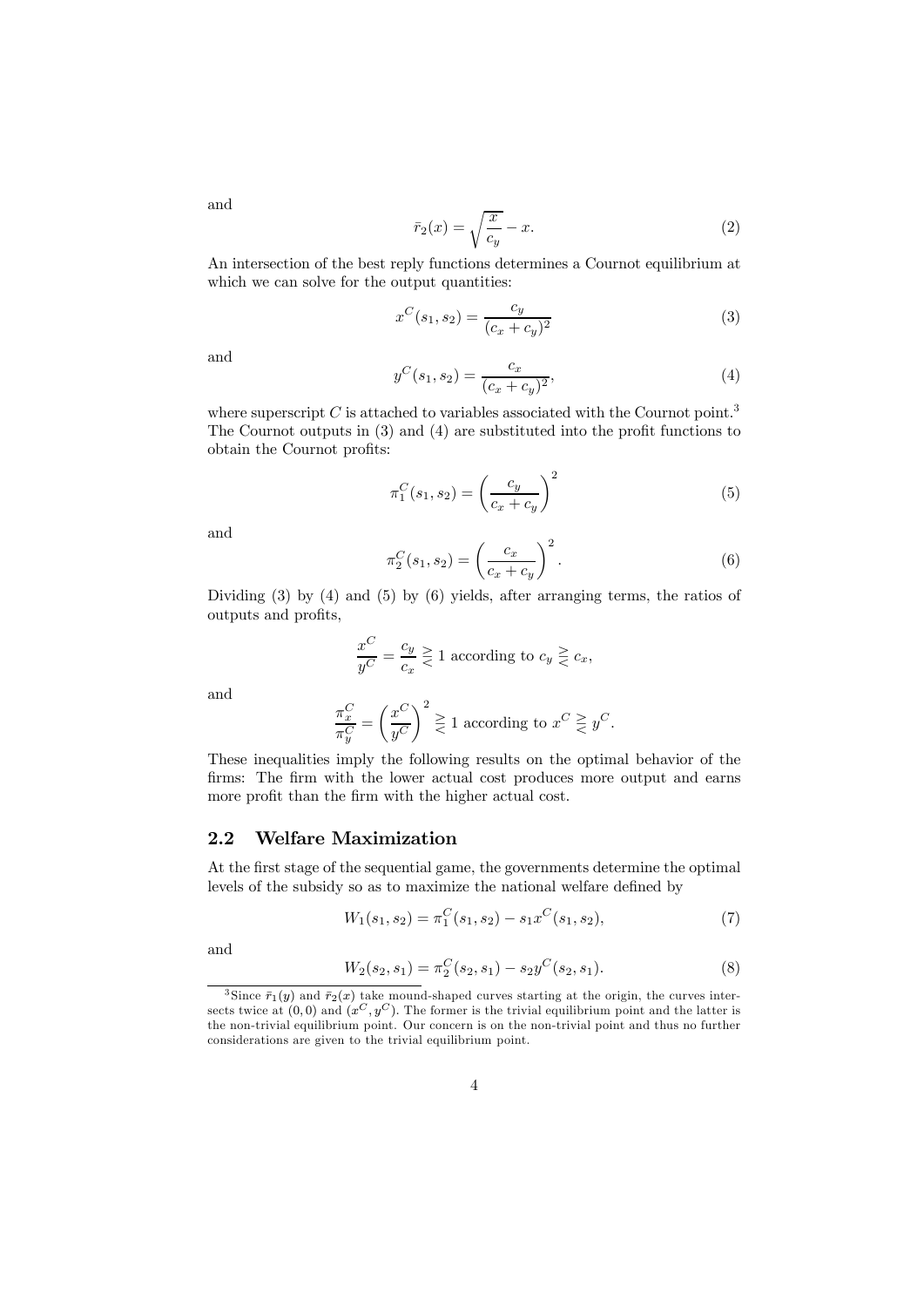We derive the specific forms of the best reply functions of the governments and consider their characteristics in the policy space. Substituting  $x^C$ ,  $y^C$ ,  $Q^C$  =  $x^C + y^C$  and  $P^C = (Q^C)^{-1}$  into (7) and (8) yields the explicit forms of the welfare functions of the governments,

$$
W_1(s_1, s_2) = \frac{(c_y - s_1) c_y}{(c_x + c_y)^2},
$$
\n(9)

and

$$
W_2(s_2, s_1) = \frac{(c_x - s_2) c_x}{(c_x + c_y)^2}.
$$
\n(10)

The government of country 1 maximizes  $W_1(s_1, s_2)$  with respect to  $s_1$  and the government of country 2 maximizes  $W_2(s_2, s_1)$  with respect to  $s_2$ . We can solve the first-order conditions to obtain the best reply functions:

$$
r_1(s_2) = -s_2 + (c_2 - c_1) \text{ and } r_2(s_1) = -s_1 + (c_1 - c_2),
$$
 (11)

where the second-order conditions are satisfied. These functions are essentially the same as those derived by Bandyopadhyay (1997). It is apparent that there is a continuum of optimal subsidies  $s_1 + s_2 = 0$  for symmetric firms  $(c_1 = c_2)$ and no equilibrium exists for asymmetric firms  $(c_1 \neq c_2)$ .

To avoid the indeterminacy of the optimal policy equilibrium in the case of asymmetric firms, we impose the following external upper and lower bound constraints on the levels of the optimal policy,  $s_i$ , taking account of the fact that the governments behave with control. The first constraint reflects the fact that the governments have the upper bound of the subsidy, due to their budget constraints. The second constraint takes account of the fact that the government does not levy such a strong export tax that might result in its firm to exit the market. Intuitively speaking, in choosing their policies, the governments neither take care of all the production costs nor take all of the profits.

**Assumption 1.**  $s_i^L \leq s_i \leq s_i^U$  for  $i = 1, 2$  where  $s_i^U$  is the upper bound of the subsidy level defined by  $s_i^U = c_i$  and  $s_i^L < 0$  is the lower bound of the subsidy level, which shows the upper bound of the export tax.

Under Assumption 1, the best reply function of the government of country 1 becomes piecewise linear with three segments:

$$
\left\{\begin{array}{ll} s^U_1 & s_2 < s^u_2, \\ r_1(s_2) & s^u_2 \leq s_2 \leq s^{\ell}_2, \\ s^L_1 & s_2 > s^{\ell}_2, \end{array}\right.
$$

where  $s_2^u$  and  $s_2^{\ell}$  are defined by  $r_1(s_2^u) = s_1^U$  and  $r_1(s_2^{\ell}) = s_1^L$ , respectively. In the same way, the best reply function of the government of country 2 is derived to be piecewise-linear with three segments:

$$
\left\{\begin{array}{ll} s^U_2 & s_1 < s^u_1, \\ r_2(s_1) & s^u_1 \leq s_1, \\ s^L_2 & s_1 > s^{\ell}_1, \end{array}\right.
$$

sU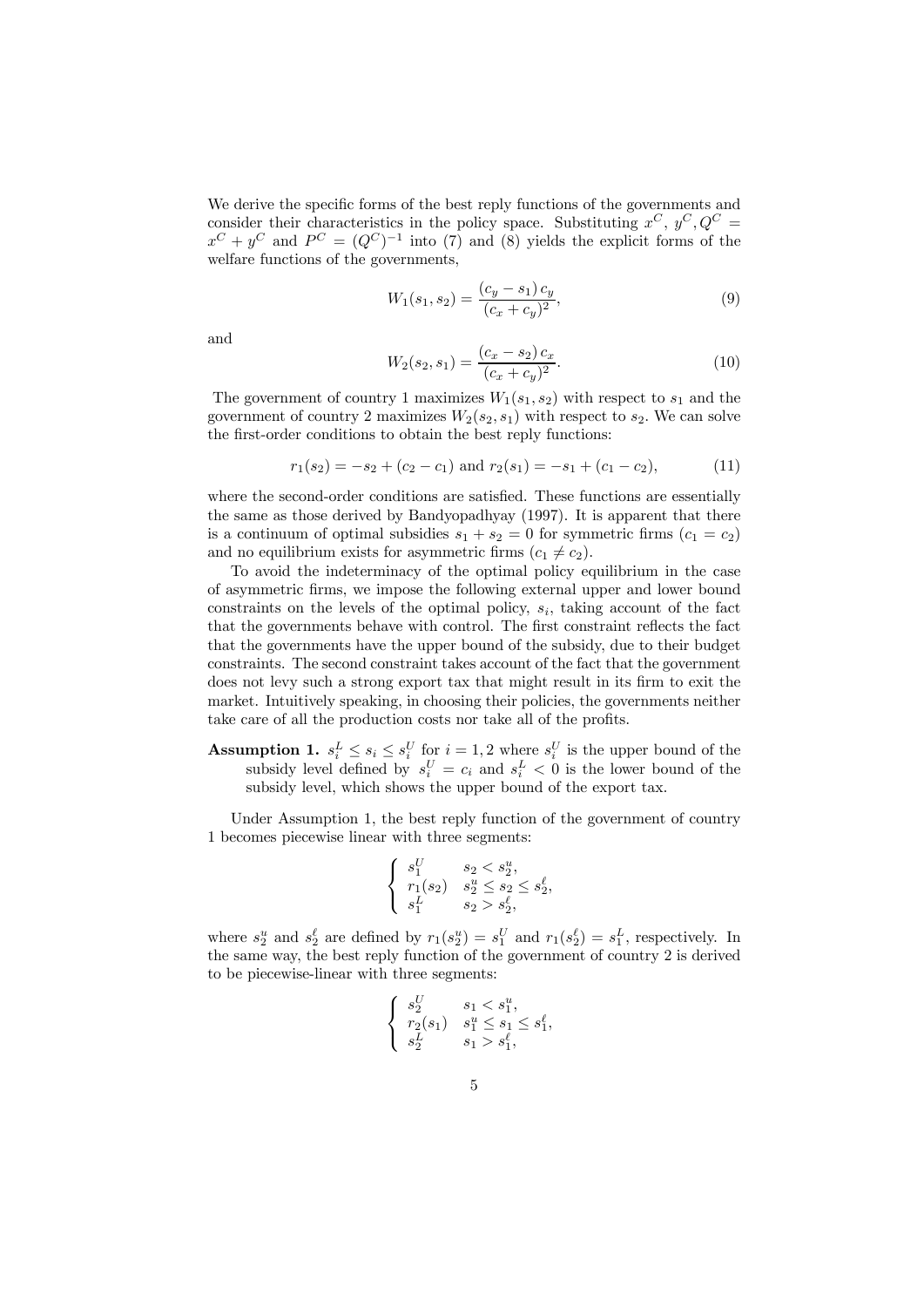where  $s_1^u$  and  $s_1^{\ell} > 0$  are defined by  $r_2(s_1^u) = s_2^U$  and  $r_2(s_1^{\ell}) = s_2^L$ , respectively.

An intersection of these modified best reply functions is a Nash equilibrium of the trade policy,  $(s_1^e, s_2^e)$ . First of all, we should discuss the determination of the optimal trade policy in the case where  $c_i < c_j$  and  $s_j^L \leq s_j^u$ . By definition of the piecewise linear best replies, it is clear that the optimal subsidy policy of firm *i* is  $s_i^e = s_i^U$ . From (3), (4) and Assumption 1 (i.e.,  $s_i^U = c_i$ ), the optimal output of firm 2 is zero if  $c_1 < c_2$  and  $s_2^L \leq s_2^u$  whereas the optimal output of firm 1 is zero if  $c_2 < c_1$  and  $s_1^L \leq s_1^u$ . In both cases one of the firms will export nothing to the third country and the competition in the third country will be terminated. To confine our attention to the third-country model with active competition, we assume that  $s_j^u$  and  $s_j^L$  are given such that the following inequality holds.

Assumption 2.  $s_j^L > s_j^u$  for  $j = 1, 2$ .

Notice that  $s_j^u = c_j - 2c_i$  and  $s_j^{\ell} = c_j - c_i - s_i^L$ , so clearly  $s_j^u < s_j^{\ell}$  for both firms. Assumption 2 requires that for  $j = 1, 2, s_j^L > s_j^u$ . In order to guarantee the existence of negative  $s_j^L$  bounds, we make the additional assumption:

**Assumption 3.**  $c_i < 2c_i$  for  $j = 1, 2$  and  $i \neq j$ .

Without losing generality, we can assume that in the case of asymmetric firms,  $c_i < c_j$ . First we show that  $s_i^{\ell} < s_i^U$ . Since  $s_j^L > c_j - 2c_i > c_j - 2c_j = -c_j$ , we have

$$
s_i^{\ell} = c_i - c_j - s_j^{\ell} < c_i - c_j - (-c_j) = c_i = s_i^{\ell}.
$$

However no such comparison can be made between  $s_i^L$  and  $s_i^{\ell}$ . In order to guarantee that  $s_i^L < s_i^{\ell}$ , we make the following assumption:

Assumption 4.  $s_i^L + s_j^L < c_i - c_j$ .

Notice that this assumption holds if the marginal costs  $c_i$  and  $c_j$  are close to each other. The best reply functions are shown in Figure 1, and from it we can conclude that the unique equilibrium is

$$
s_i^e = c_j - c_i - s_j^L \text{ and } s_j^e = s_j^L \tag{12}
$$

Hence we have the following:

**Theorem 1** Under Assumptions 1,2,3 and 4, if the firms are symmetric (i.e.,  $c_1 = c_2$ ), then there are infinitely many equilibria on the line  $s_i = -s_j$  whereas if the firms are asymmetric with  $c_i < c_j$ , then  $s_i^e = -s_j^L + (c_j - c_i) > 0$  and  $s_j^e = s_j^L < 0.$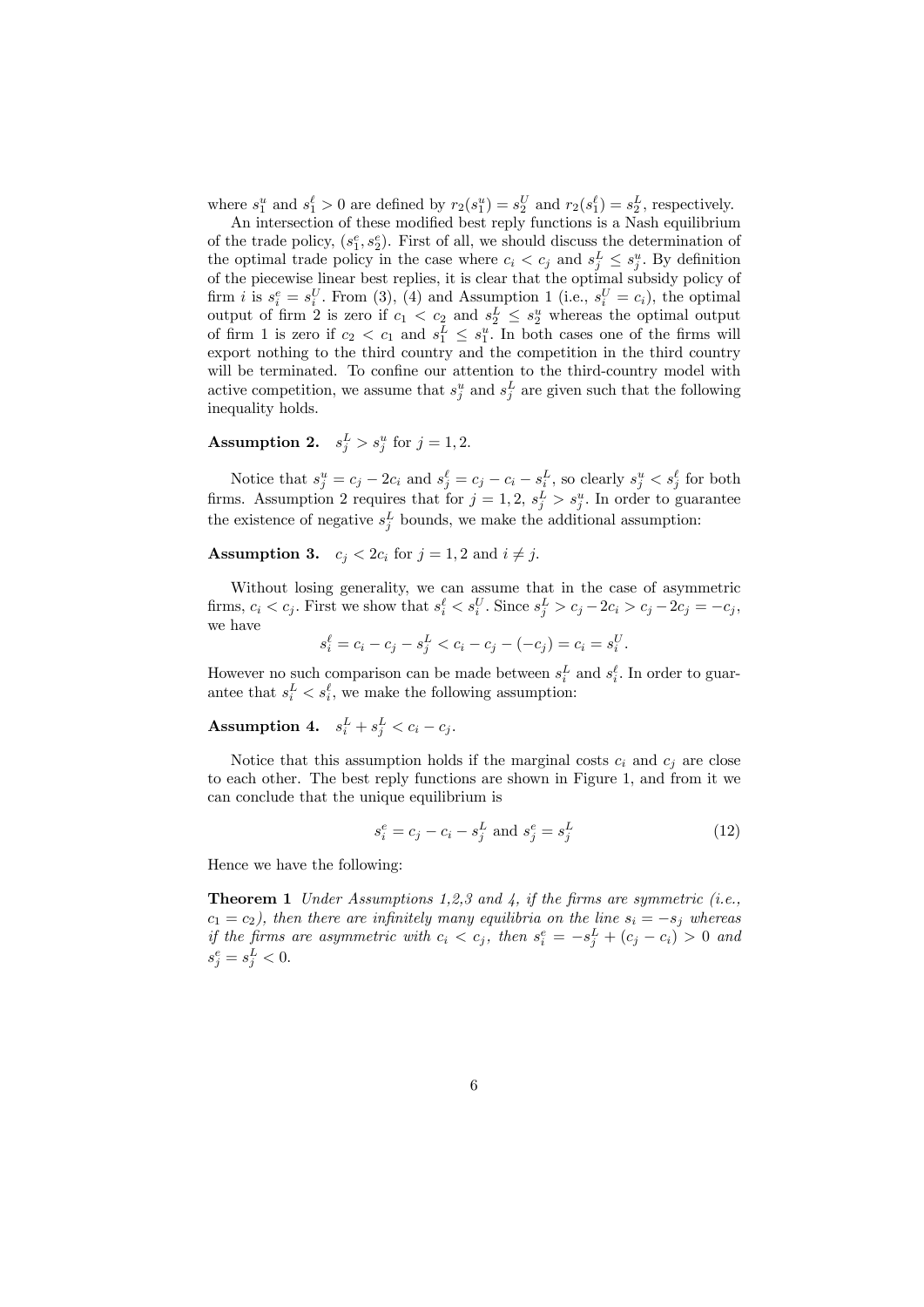

Determination of the optimal policy under  $c_i < c_j$ 

# 3 Dynamics Analysis of Trade Policy

Theorem 1 guarantees the existence of a unique optimal trade policy. In this section, we consider the dynamic behavior of the trade policy in the policy space  $(s_1, s_2)$ . To this end, we assume the following discrete time dynamic process of the policy selection:

$$
\begin{cases}\ns'_1 = (1 - \alpha_1)s_1 + \alpha_1 R_1(s_2), \\
s'_2 = (1 - \alpha_2)s_2 + \alpha_2 R_2(s_1),\n\end{cases}
$$
\n(13)

where  $'$  denotes the unit-time advancement operator,  $\alpha_i$  is the adjustment coefficient with  $0 < \alpha_i \leq 1$  and  $R_1(s_2)$  and  $R_2(s_1)$  are the best reply functions restricted to their intervals,  $[s_2^L, s_2^U]$  and  $[s_1^L, s_1^U]$ ,

$$
R_1(s_2) = \begin{cases} s_1^L \text{ for } s_2^{\ell} \le s_2 \le s_2^U, \\ r_1(s_2) \text{ for } s_2^L \le s_2 < s_2^{\ell}, \end{cases}
$$

and

$$
R_2(s_1) = \begin{cases} s_2^L \text{ for } s_1^{\ell} \le s_1 \le s_1^U, \\ r_2(s_1) \text{ for } s_1^L \le s_1 < s_1^{\ell}, \end{cases}
$$

### 3.1 Symmetric firms:  $c_1 = c_2$

In the case of identical costs, we first perform some numerical simulations to examine the dynamic behavior of the governments, second, confirm analytically that the numerical results are robust, and finally summarize these results in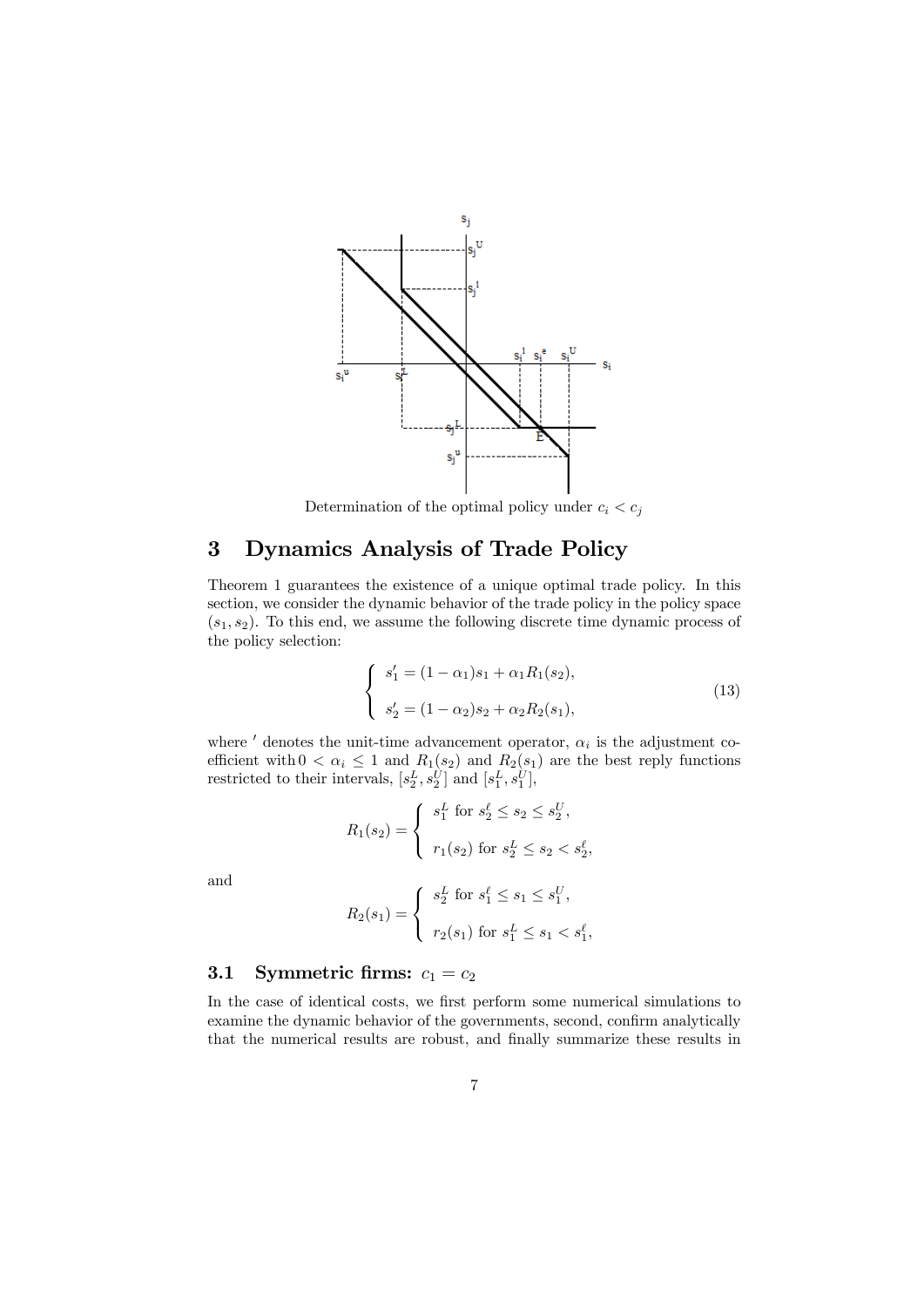Theorems 2 and 3. The numerical simulations are presented in Figure 2 where the policy is naively adjusted (i.e.,  $\alpha_i = 1$ ). The other case is given in Figure 3 where the policy is adaptively adjusted (i.e.,  $\alpha_i < 1$ ).

The feasible policy space is defined by the rectangle  $S = [s_2^L, s_2^U] \times [s_1^L, s_1^U]$ , which is divided into distinctive four parts by the horizontal and vertical lines,  $s_1 = s_1^{\ell}$  and  $s_2 = s_2^{\ell}$ ,

$$
S_I = \{(s_1, s_2) \in S \mid s_1^{\ell} \le s_1 \text{ and } s_2^{\ell} \le s_2\},\
$$
  
\n
$$
S_{II} = \{(s_1, s_2) \in S \mid s_1 < s_1^{\ell} \text{ and } s_2^{\ell} \le s_2\},\
$$
  
\n
$$
S_{III} = \{(s_1, s_2) \in S \mid s_1^{\ell} \le s_1 \text{ and } s_2 < s_2^{\ell}\},\
$$
  
\n
$$
S_{IV} = \{(s_1, s_2) \in S \mid s_1 < s_1^{\ell} \text{ and } s_2 < s_2^{\ell}\}.
$$

In Figures 2(A) and 3(A), we select three initial points denoted as  $I_1$ ,  $I_2$  and  $I_3$  in  $S_I$ ,  $S_{II}$  and  $S_{III}$ , respectively and depict the three trajectories starting from these points. In Figures  $2(B)$  and  $3(B)$ , which are enlargements of the region  $S_{IV}$ , we also select three initial points denoted as  $i_1$ ,  $i_2$  and  $i_3$  inside  $S_{IV}$  and depict three trajectories starting from these points. Simulations in Figure 2(A) indicate that the trajectories converge to period-2 cycles when the trade policies are naively adjusted. The two periodic points are symmetric with respect to the line  $s_1 + s_2 = 0$ . On the other hand, the simulations shown in Figure  $3(A)$  indicate that the trajectories converge to stationary points on the line  $s_1 + s_2 = 0$  when the trade policies are adaptively adjusted.

The first result on policy dynamics is summarized as follows:

**Theorem 2** If the firms are symmetric, then the naively adjusted process of the export trade policy (i.e., (13) with  $\alpha_1 = \alpha_2 = 1$ ) gives rise to infinitely many stable period-2 cycles, and a trajectory starting from a point other than a stationary point converges to one of these cycles.

**Proof.** We prove this statement with four steps. (I): It can be seen that  $R_1(s_2) = s_1^L$  and  $R_2(s_1) = s_2^L$  for all  $(s_1, s_2) \in S_I$ . By the identical cost assumption,  $R_1(s_2^L) = s_1^{\ell}$  and  $R_2(s_1^L) = s_2^{\ell}$  whereas  $R_1(s_2^{\ell}) = s_1^L$  and  $R_2(s_1^{\ell}) = s_2^L$ <br>by the definitions of  $s_2^{\ell}$  and  $s_1^{\ell}$ . Thus any trajectory starting at a point inside  $S_1$  converges to the period-2 cycle with periodic points,  $(s_1^L, s_2^L)$  and  $(s_1^{\ell}, s_2^{\ell})$ . The trajectory with the initial point  $I_1$  in Figure 3(A) is an example of this case. (II): Next take an initial point  $(s_1^{II}, s_2^{II}) \in S_{II}$ . Then the naive adjustment process conveys the point to  $R_1(s_2^{II}) = s_1^L$  and  $R_2(s_1^{II}) = -s_2^{II}$  and then  $R_1(-s_2^{II}) = s_1^{II}$  and  $R_2(s_1^L) = s_2^{\ell}$ , that are bounced back to the point  $(s_1^L, -s_2^{II})$ . Thus any trajectory starting at a point  $(s_1^{II}, s_2^{II}) \in S_{II}$  converges to the period-2 cycle with periodic points  $(s_1^L, -s_2^H)$  and  $(s_1^H, s_2^{\ell})$ . The trajectory with the initial point  $I_2$  is an example of this case. (III): In the same way, we can show that a trajectory starting at a point  $(s_1^{III}, s_2^{III}) \in S_{III}$  converges to the period-2 cycle with periodic points,  $(-s_2^{III}, s_2^L)$  and  $(s_1^{\ell}, s_2^{III})$ . The trajectory with the initial point  $I_3$  is an example of this case. (IV): We finally consider periodic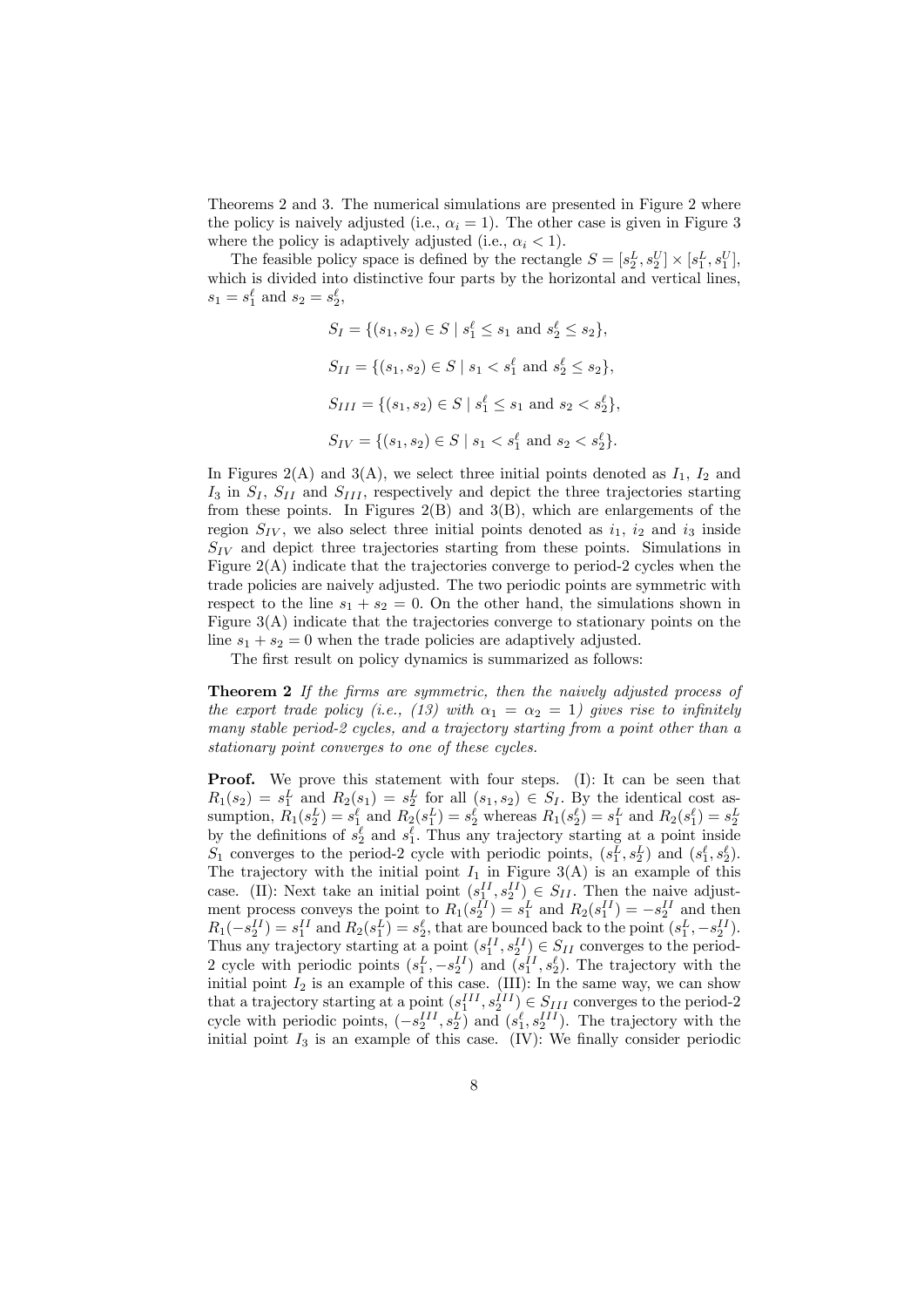behavior in Figure 3(B) where the initial points are selected inside of  $S_{IV}$ . Since the adjustment process in  $S_{IV}$  is given by

$$
s'_1 = -s_2
$$
 and  $s'_2 = s_1$ ,

the governments expect the symmetric point  $(-s_1^{\{V\}}, -s_2^{\{V\}})$  with respect to the  $s_1 + s_2 = 0$  locus for any initial point  $(s_1^{\{V\}}, s_2^{\{V\}})$ . Taking  $(-s_1^{\{V\}}, -s_2^{\{V\}})$  as given, the government expect  $(s_1^{\{V\}}, s_2^{\{V\}})$  in the next time period. Thus any point  $(s_1^{\{V\}}, s_2^{\{V\}}) \in S_{IV}$  and its symmetric point  $(-s_1^{\{V\}}, -s_2^{\{V\}}) \in S_{IV}$  are period-2 points. Three period-2 cycles depicted in Figure 2(B) are examples of this case. É



Figure 2. Coexistence of period-2 cycles under naive expectation

We say that the governments take the *pure policy* if  $s_1s_2 > 0$ , the *mixed* policy if  $s_1s_2 < 0$ , and the one-side free trade policy if  $s_1s_2 = 0$  and  $s_i \neq 0$ for  $i = 1, 2$ . Furthermore, we say that the governments take a pure subsidy policy if  $s_1 > 0$  and  $s_2 > 0$  and a pure tax policy if  $s_1 < 0$  and  $s_2 < 0$ . In the mixed policy, one government pays subsidy and the other government charges tax. Figures  $2(A)$  and  $2(B)$  are divided into four rectangles by the horizontal and vertical axes. The rectangles on the top-right and the bottom-left represent the set of points which generate pure policy (i.e., the pure subsidy policy and the pure tax policy). On the other hand the rectangles on the top-left and on the bottom-right represent the set of points which generate mixed policy. If a point is on the either axis, it represents the one-side free trade in which one government gives no subsidy and charges no tax and the other government either gives subsidy or charges tax.

Let us denote the period-2 points of the trade policy by  $S^A = (s_1^A, s_2^A)$  and  $S^B = (s_1^B, s_2^B)$ . The period-2 cycle means that if the governments expect  $S^A$ , then  $S^B$  is realized; and if the governments expect  $S^B$  in the next period, then  $S<sup>A</sup>$  is realized. Let us take the case of the pure trade policy. If both governments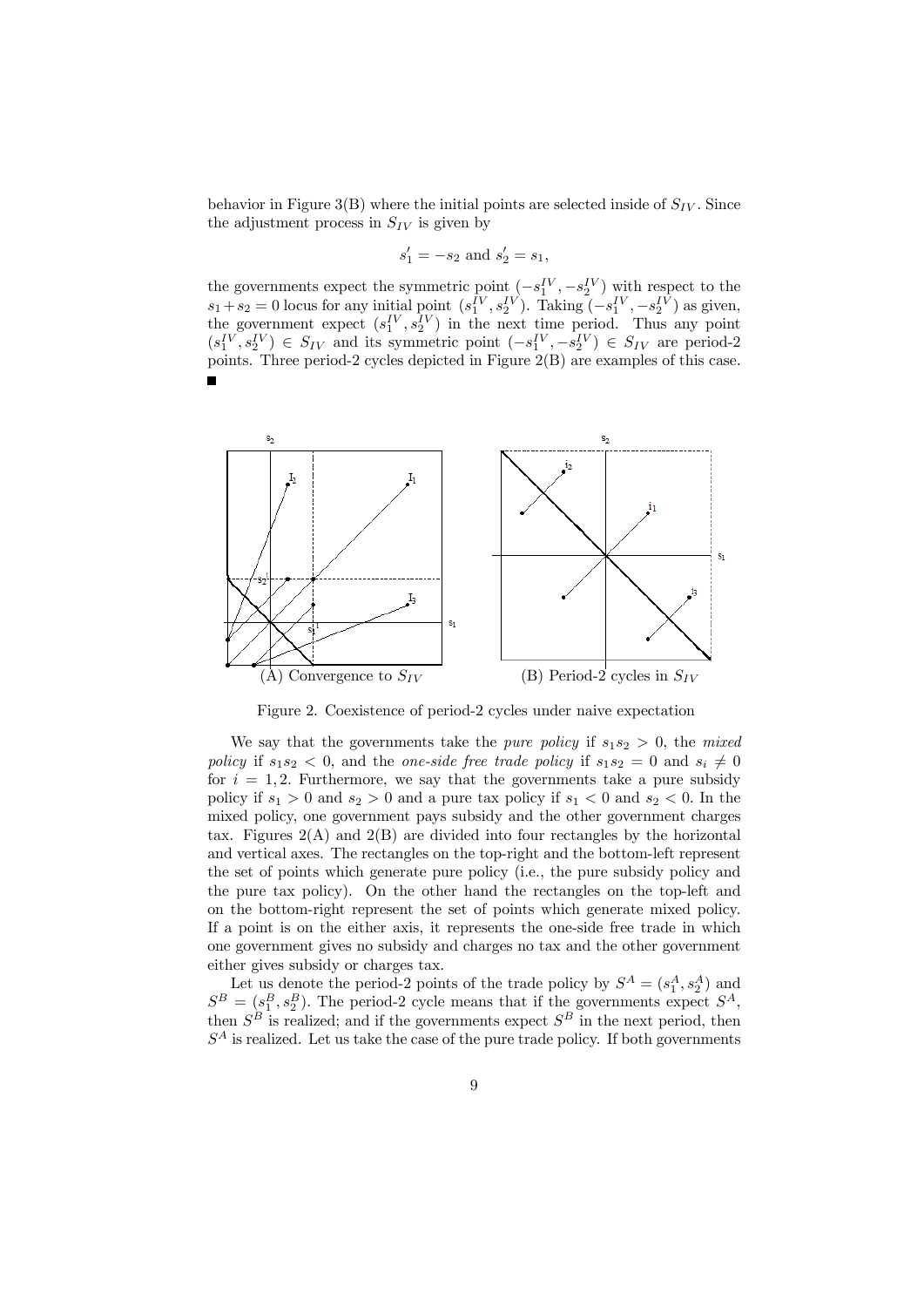expect that their competitors take the same policy, for example export subsidies  $s_1^A > 0$  and  $s_2^A > 0$ , then in the next period the process becomes the opposite pure policy, that is, export taxes  $s_1^B < 0$  and  $s_2^B < 0$ . So the governments alternate between the pure subsidy policy and the pure tax policy. In contrast to this, if both governments expect that their competitors take the mixed policy, for example, government 1 adopts the subsidy policy  $s_1^A > 0$  while government 2 takes the tax policy  $s_2^A < 0$ , then, in the next time period the process becomes the subsidy with  $s_1^B = -s_2^A$  for government 1 and the tax with  $s_2^B = -s_1^A$  for government 2. The governments therefore alternate between the mixed policies in which the values and the signs of the subsidy and the tax are interchanged. We summarize these results as a corollary of Theorem 2:

Corollary 1 The trade policy has an initial point dependency: (1) If both governments expect that their competitors adopt the subsidy policy, then the tax policy is realized, and vice versa.  $(2)$  If a mixed policy is expected, then the opposite mixed policy is realized where the realized point of the subsidy or the tax is mirror image of the expected point with respect to the  $-45^{\circ}$  degree line.

The optimal outputs associated to these periodic points are obtained by substituting the periodic points into (3) and (4): for  $k = A, B$ ,

$$
x^{Ck} = \frac{c_2 - s_2^k}{((c_1 - s_1^k) + (c_2 - s_2^k))^2} \text{ and } y^{Ck} = \frac{c_1 - s_1^k}{((c_1 - s_1^k) + (c_2 - s_2^k))^2}.
$$
 (14)

We now assume that the policy is adaptively adjusted (i.e.,  $\alpha_i < 1$ ) and the adjustment coefficients are the same (i.e.,  $\alpha_1 = \alpha_2 = \alpha$ ) for the sake of analytical simplicity. As can be seen in Figure  $3(A)$ , any trajectory with an initial point inside  $S_I \cup S_{II} \cup S_{III}$  sooner or latter enters  $S_{IV}$ . It is therefore sufficient for our purpose to consider the dynamics observed within  $S_{IV}$ . Our second result on policy dynamics is summarized as follows:

Theorem 3 If the firms are symmetric, then the symmetric adaptive adjustment process of the export trade policy (i.e., (13) with  $\alpha_1 = \alpha_2 < 1$ ) is stable and converges to a point on the line  $s_1 + s_2 = 0$ .

**Proof.** Let us start with an initial point  $(s_1^0, s_2^0) \in S_{IV}$ . The optimal policy at the next period is determined by the adaptively adjusted process,

$$
s'_1 = (1 - \alpha)s_1^0 + \alpha(-s_2^0),
$$
  
\n
$$
s'_2 = (1 - \alpha)s_2^0 + \alpha(-s_1^0).
$$

The line passing through these two points,  $(s_1^0, s_2^0)$  and  $(s_1', s_2')$ , is written as  $s_2 = as_1 + b$  where the slope a and the vertical intercept b are

$$
a = \frac{s'_2 - s_2^0}{s'_1 - s_1^0} = 1
$$
 and  $b = s_2^0 - s_1^0$ .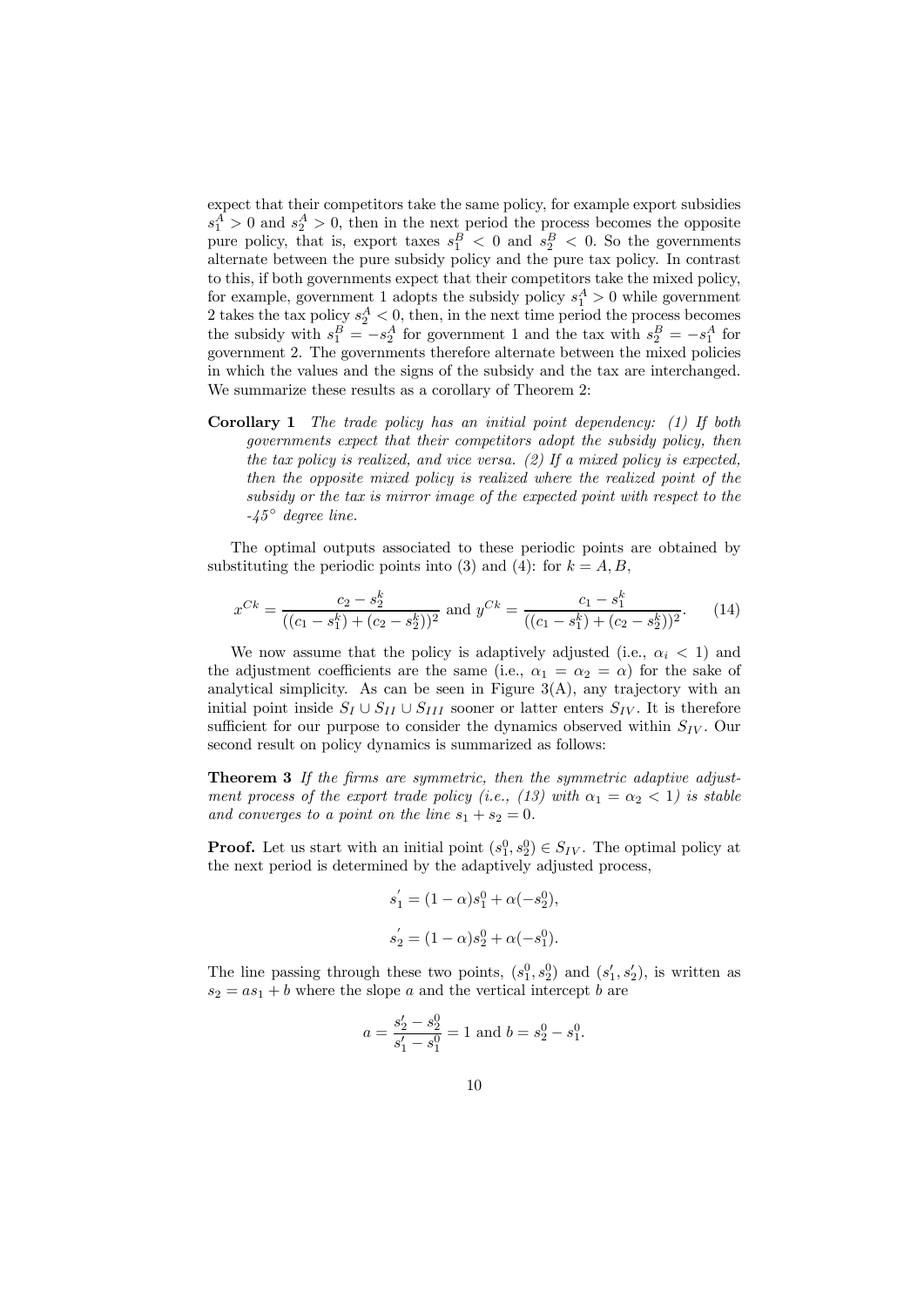It is clear that the adaptive process maps the optimal policy  $(s'_1, s'_2)$  to a point on the  $s_2 = as_1 + b$  locus. That is, the trajectories of the optimal policies are controlled by

$$
s'_1 = (1 - \alpha)s_1 + \alpha(-s_1 - b),
$$
  
\n
$$
s'_2 = (1 - \alpha)s_2 + \alpha(-s_2 + b).
$$

The adjusted processes are independent and governed by 1D difference equations with slopes less than unity in absolute value,

$$
\left|\frac{ds_i^{'}}{ds_i}\right|=|1-2\alpha|<1.
$$

Hence the adjustment process is stable and a trajectory converges oscillating to the stationary state associated with the initial point  $(s_1^0, s_2^0)$ ,

$$
s_1^e = -\frac{s_2^0 - s_1^0}{2}
$$
 and  $s_2^e = \frac{s_2^0 - s_1^0}{2}$ 

which is the intersection of the  $s_2 = -s_1$  curve and the  $s_2 = as_1 + b$  curve. It is clear that  $s_1^e \geq 0$  and  $s_2^e \leq 0$  if  $s_1^0 \geq 0$  and  $s_2^0 \leq 0$ .



Figure 3. Coexistence of stable stationary points under adaptive expectation

The stationary point  $(s_1^e, s_2^e)$  is on the line  $s_1 + s_2 = 0$ . Figure 3(B) shows that the trajectory starting from point  $i_1$  converges to the origin,  $s_1^e = s_2^e = 0$ , the trajectory starting from point  $i_2$  converges to point  $\alpha$  with  $s_1^{\alpha} < 0$ ,  $s_2^{\alpha} > 0$ and  $s_1^{\alpha} = -s_2^{\alpha}$ , and the trajectory starting from  $i_3$  converges to point  $\beta$  with  $s_1^{\beta} > 0$ ,  $s_2^{\beta} < 0$  and  $s_1^{\beta} = -s_2^{\beta}$ . This observation leads us to Corollary 2.

Corollary 2 The optimal trade policy has an initial point dependency: if both governments start with the same initial expectations, then the free trade is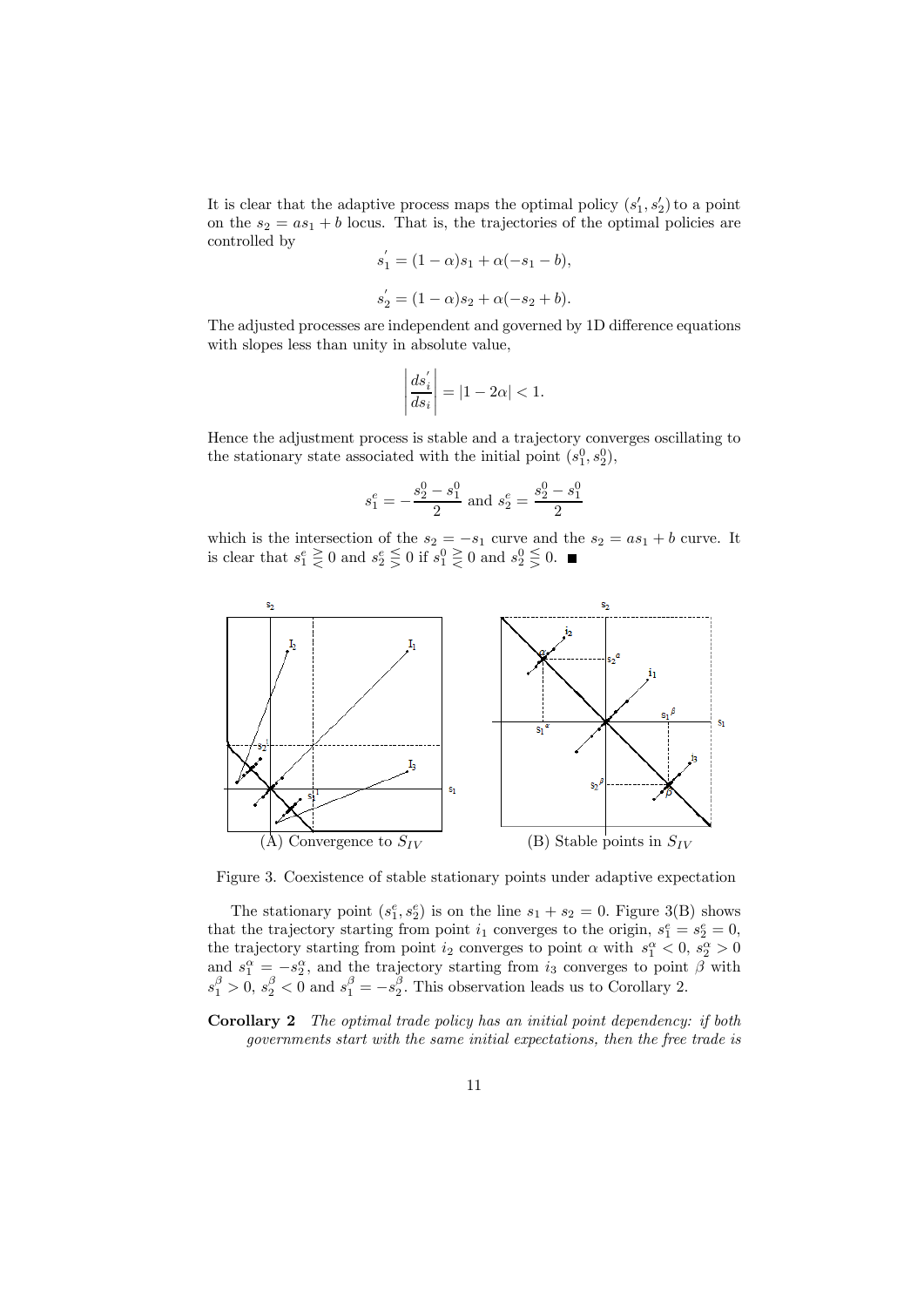materialized (i.e.,  $s_1^e = s_2^e = 0$ ); If they start with different initial expectations (i.e.,  $s_1^0 \neq s_2^0$ ), then the symmetric mixed trade policy is materialized:

$$
s_1^e = -\frac{s_2^0 - s_1^0}{2}
$$
 and  $s_2^e = -s_1^e$ .

The corresponding stationary output values are obtained by substituting  $s_1^e$ and  $s_2^e$  into (3) and (4),

$$
x^C = \frac{c_2 - s_2^e}{((c_1 - s_1^e) + (c_2 - s_2^e))^2} \text{ and } y^C = \frac{c_1 - s_1^e}{((c_1 - s_1^e) + (c_2 - s_2^e))^2}.
$$
 (15)

### 3.2 Asymmetric firms:  $c_1 \neq c_2$

It is clear from Figure 1 that the optimal policy is stable in the policy space if the firms are asymmetric, regardless of whether the policy is naively or adaptively adjusted. It is also clear that the optimal trade policy is mixed, which is summarized as follows:

Theorem 4 If the firms are asymmetric, then the firm with lower production cost receives an export subsidy and the firm with higher production cost pays an export tax.

The optimal output values are determined by substituting the optimal subsidies  $(12)$  into relations  $(3)$  and  $(4)$ .

# 4 Dynamic Analysis of Output

In considering the output dynamics in the international subsidy game, we lag the output variables in (1) and (2) and construct the output adjustment process with adaptive expectations:

$$
\begin{cases}\nx' = (1 - \beta_1)x + \beta_1 \left( \sqrt{\frac{y}{c_1 - s_1}} - y \right), \\
y' = (1 - \beta_2)y + \beta_2 \left( \sqrt{\frac{x}{c_2 - s_2}} - x \right),\n\end{cases}
$$
\n(16)

where  $\beta_i$  is the adjustment coefficient satisfying  $0 < \beta_i \leq 1$ , and  $s_1$  and  $s_2$  are governed by (13). As mentioned in the Introduction, the dynamic structure of system (16) resembles that of the nonlinear Cournot models extensively studied by Puu (2003) and Bischi et al. (2009) in which different subjects such as the emergence of complex dynamics involving chaos, multistability, the structure of the basin of attraction, delay dynamics, etc., are discussed. We skip the detailed examinations of system (16) and will apply these results to our dynamic analysis.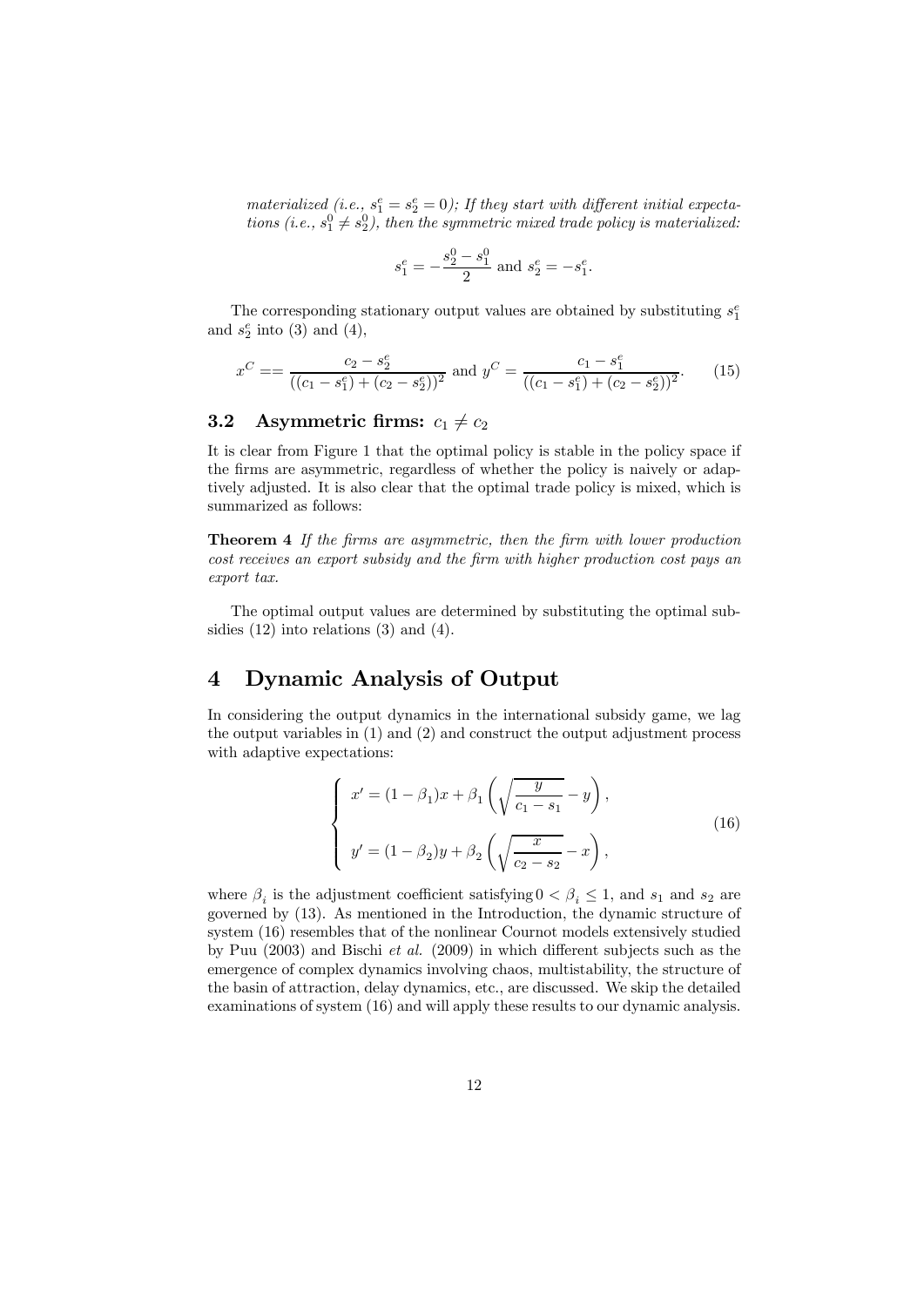#### 4.1 Symmetric firms:  $c_1 = c_2$

As a benchmark, we take  $\beta_1 = \beta_2 = 1$  and consider the output dynamics under naive expectation. Let us denote the actual cost ratio by

$$
k = \frac{c_1 - s_1}{c_2 - s_2}.
$$

It is already shown in Puu (2003) that loss of stability occurs when the actual cost ratio satisfies the following equation,<sup>4</sup>

$$
\frac{(k-1)^2}{4k} = 1\tag{17}
$$

where the smaller solution is  $3 - 2\sqrt{2} (\simeq 0.172)$  and the larger solution is  $3 + \frac{1}{2}$  $2\sqrt{2}(\simeq 5.828)$ . It follows that if the actual cost ratio stays within the interval bounded by the smaller and larger solutions, then the Cournot point is stable. In the same way if the actual cost ratio falls outside the interval, it becomes locally unstable. We assume the stability of the Cournot point and examine the effects caused by the policy on output dynamics for a while. It is also shown in Puu (2003) that the dynamics is symmetric with respect to  $k = 1$ . In order to get new results, we confine our consideration to the case of  $c_1 < c_2$  and assume that  $c_1 = 1$  throughout the analysis for the sake of analytical convenience. It can be checked that the nonnegativity of the output trajectories is guaranteed when the actual cost ratio is at least  $4/25(=0.16)$ .

If there is no policy lag in the sense that the firms receive the subsidies from the governments without any time delays, and the policy is naively adjusted, then the dynamics of the outputs and the subsidies are controlled by the dynamic equations

$$
\begin{cases}\nx' = \sqrt{\frac{y}{c_1 - s_1}} - y, \\
y' = \sqrt{\frac{x}{c_2 - s_2}} - x, \\
s'_1 = -s_2, \\
s'_2 = -s_1,\n\end{cases}
$$
\n(18)

where the domain of the policy dynamics is restricted to the rectangle,  $[s_1^L, s_1^{\ell}] \times$  $[s_2^L, s_2^{\ell}]$  for analytical simplicity.<sup>5</sup> According to Theorem 2, the optimal trade policy oscillates between two values,  $S^A = (s_1^A, s_2^A)$  and  $S^B = (s_1^B, s_2^B)$  where  $s_1^A = -s_2^B$  and  $s_2^A = -s_1^B$ . We have already solved for the output quantities at

<sup>&</sup>lt;sup>4</sup>This equation is obtained by setting the product of the derivatives of the best reply functions,  $\bar{r}_1(y)$  and  $\bar{r}_2(x)$ , evaluated at the Cournot point equal to  $-1$ .

 $5A_s$  can be seen in Figure 2(A), any trajectory starting at a point outside  $S_{IV}$  will enter  $S_{IV}$  after several iterations.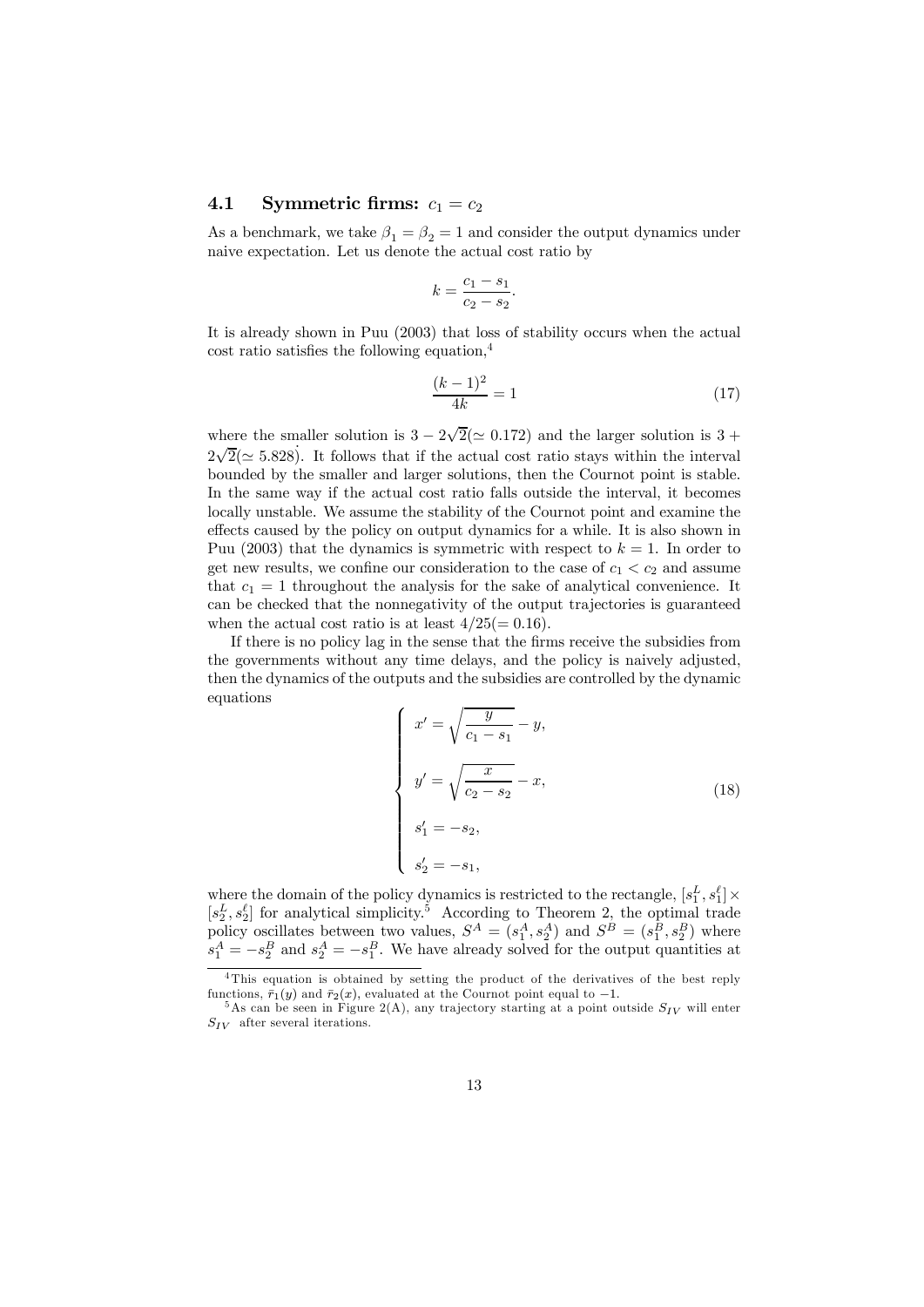each periodic point given in  $(14)$ . Indeed, the Cournot outputs at point  $S<sup>A</sup>$  are

$$
x^{CA} = \frac{c_2 - s_2^A}{((c_1 - s_1^A) + (c_2 - s_2^A))^2}
$$
 and 
$$
y^{CA} = \frac{c_1 - s_1^A}{((c_1 - s_1^A) + (c_2 - s_2^A))^2}
$$

and the Cournot outputs at point  $S^B$  are

$$
x^{CB} = \frac{c_2 - s_2^B}{((c_1 - s_1^B) + (c_2 - s_2^B))^2}
$$
 and 
$$
y^{CB} = \frac{c_1 - s_1^B}{((c_1 - s_1^B) + (c_2 - s_2^B))^2}.
$$

Since the output dynamics depends on the policy dynamics but not vice versa, we can be fairly certain that the output dynamics gives rise to a periodic cycle when the trade policy has a period-2 cycle. We specify the parameter values as  $c_1 = c_2 = 1$ ,  $S^A = (0.64, -0.4)$  and  $S^B = (0.4, -0.64)$  and perform simulations. First of all, it can be pointed out that the output equilibria,  $C^A$  =  $(x^{CA}, y^{CA})$  and  $C^B = (x^{CB}, y^{CB})$ , are locally asymptotically stable under these specifications if the trade policy is fixed since the cost ratios are greater than  $3 - 2\sqrt{2},$ 

$$
k^A = \frac{c_1 - s_1^A}{c_2 - s_2^A} \simeq 0.366
$$
 and  $k^B = \frac{c_1 - s_1^B}{c_2 - s_2^B} \simeq 0.257$ .

However, the trade policy is not fixed, it is switched from one periodic point to the other in every period. Figure 4 reveals that the output dynamics is represented by a period-2 cycle, which is synchronized with the period-2 cycle of the optimal subsidy. Figure  $4(A)$  shows a return map. The best reply functions of firm 2 are illustrated as mound-shaped curves and the inner curve is shifted to the outer curve when the policy is switched from  $S^A$  to  $S^B$ . In the same way, the best reply functions of firm 1 are illustrated as two upward sloping curves and the shift from the left curve to the right is caused by the policy switching from  $S^A$  to  $S^B$ . Here  $C^a$  and  $C^b$  are the two periodic points of the output cycle. Figure  $4(B)$  depicts the time trajectory of output y. Contrary to our intuition, the periodic points of the output cycle are not the Cournot points denoted by  $C^A$  and  $C^B$  in Figure 4(A). The reason is that dynamic equations of the outputs are switched from  $(x', y') = (\bar{r}_1^A(y), \bar{r}_2^A(x))$  with  $S^A$  to  $(x', y') = (\bar{r}_1^B(y), \bar{r}_2^B(x))$ with  $S^B$  at every iteration step where

$$
\bar{r}_1^A(y) = \sqrt{\frac{y}{c_1 - s_1^A}} - y
$$
 and  $\bar{r}_2^A(x) = \sqrt{\frac{x}{c_2 - s_2^A}} - x$ 

and

$$
\bar{r}_1^B(y) = \sqrt{\frac{y}{c_1 - s_1^B}} - y
$$
 and  $\bar{r}_2^B(x) = \sqrt{\frac{x}{c_2 - s_2^B}} - x$ .

The periodic points  $C^a = (x^a, y^a)$  and  $C^b = (x^b, y^b)$  are the fixed points of the composite functions of  $\bar{r}_i^A$  and  $\bar{r}_i^B$  for  $i = 1, 2$ ,

$$
x^a = \bar{r}_1^A(\bar{r}_2^B(x^a)), y^a = \bar{r}_2^A(\bar{r}_1^B(y^a)), x^b = \bar{r}_1^B(\bar{r}_2^A(x^b))
$$
 and  $y^b = \bar{r}_2^B(\bar{r}_1^A(y^b)).$ 

We summarize these results as follows: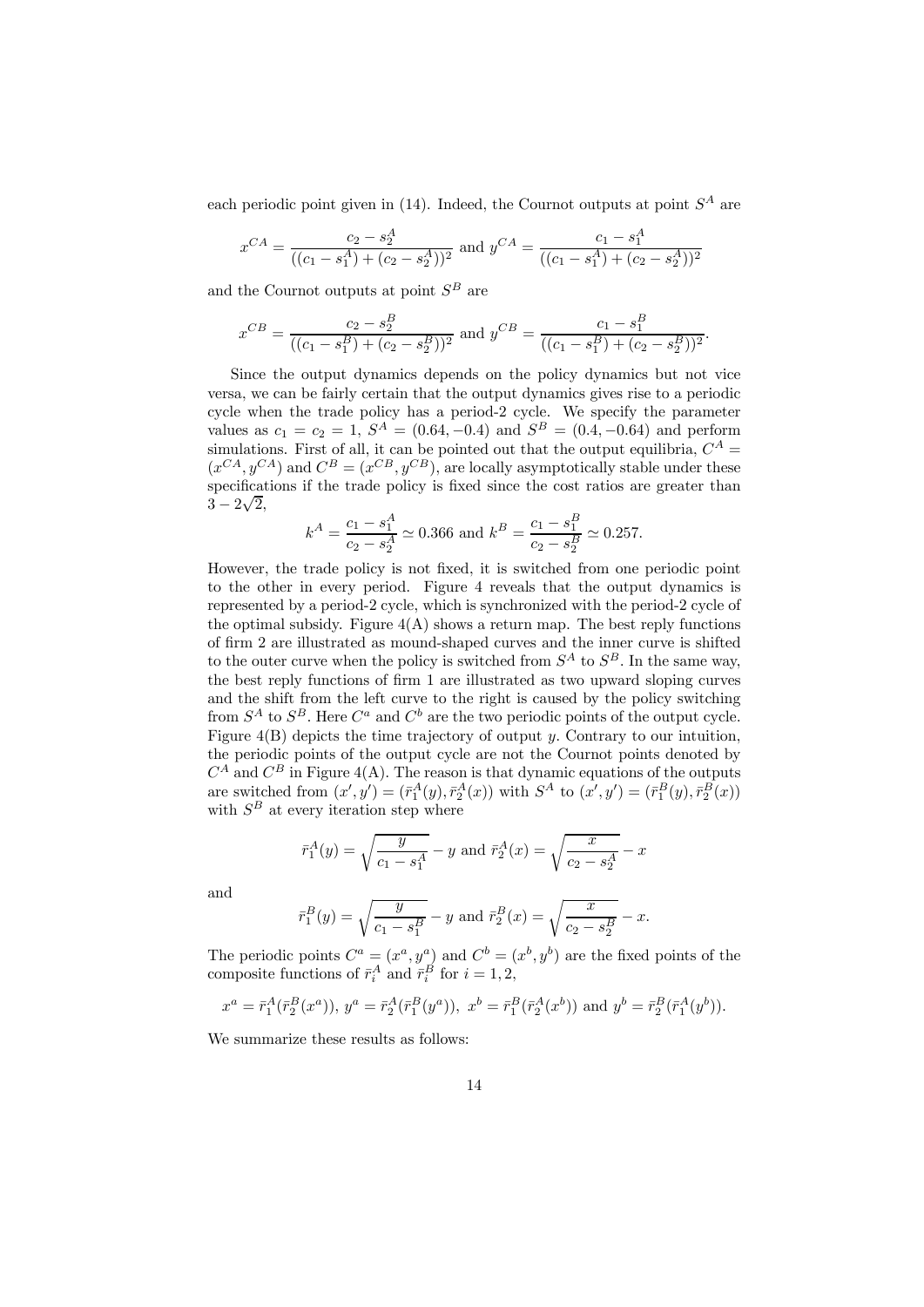**Theorem 5** If the firms are symmetric, the trade policies and the outputs are naively adjusted and there is no policy lag, then the  $\angle D$  dynamic system (18) gives rise to a period-2 cycle of the outputs which is synchronized with the period-2 cycle of the trade policies.



Figure 4. Birth of a period-2 cycle

We has assumed so far that there is no time lag in implementing the trade policy. However, the government policy usually works with a time lag since there is an inevitable delay between the subsidy decision and the actual payment which is the result of the political process. To examine the effect caused by the policy delay, a 10-period lag is introduced such that the trade policy is switched at every 10 periods. Simulation results are illustrated in Figure 5 where we use the same parameter specifications with the only difference that the length of lag is changed to 10 from zero. In Figures  $5(A)$  and  $5(B)$ , the output dynamics shows the cyclic behavior in the following way: it fluctuates around  $x^{CA}$  for 10 periods and then around  $x^{CB}$  for the next 10 periods, after which it jumps back to the original cyclic behavior. We have already seen that  $x^{CA}$  and  $x^{CB}$  are locally stable if the trade policy is fixed. The cyclic behavior around each stationary point is a dumping oscillation. When the policy is changed in the middle of the converging process, the trajectory changes its direction and starts approaching a new equilibrium. As a result, a new dumping oscillation is born, which is again interrupted before arriving at the equilibrium by a change of the policy. A n-period time lag of the trade policy creates a period-2n cycle. It fluctuates around one stationary point for  $n$  periods and then jumps to a neighborhood of the other stationary point when the policy is changed. Then it fluctuates around the new stationary state for the next  $n$  periods and jumps back to the previous neighborhood when the policy is changed again. This recursive process repeats itself. Dynamics with time lag can be summarized as follows:

**Theorem 6** If the firms are symmetric, the policies and the outputs are naively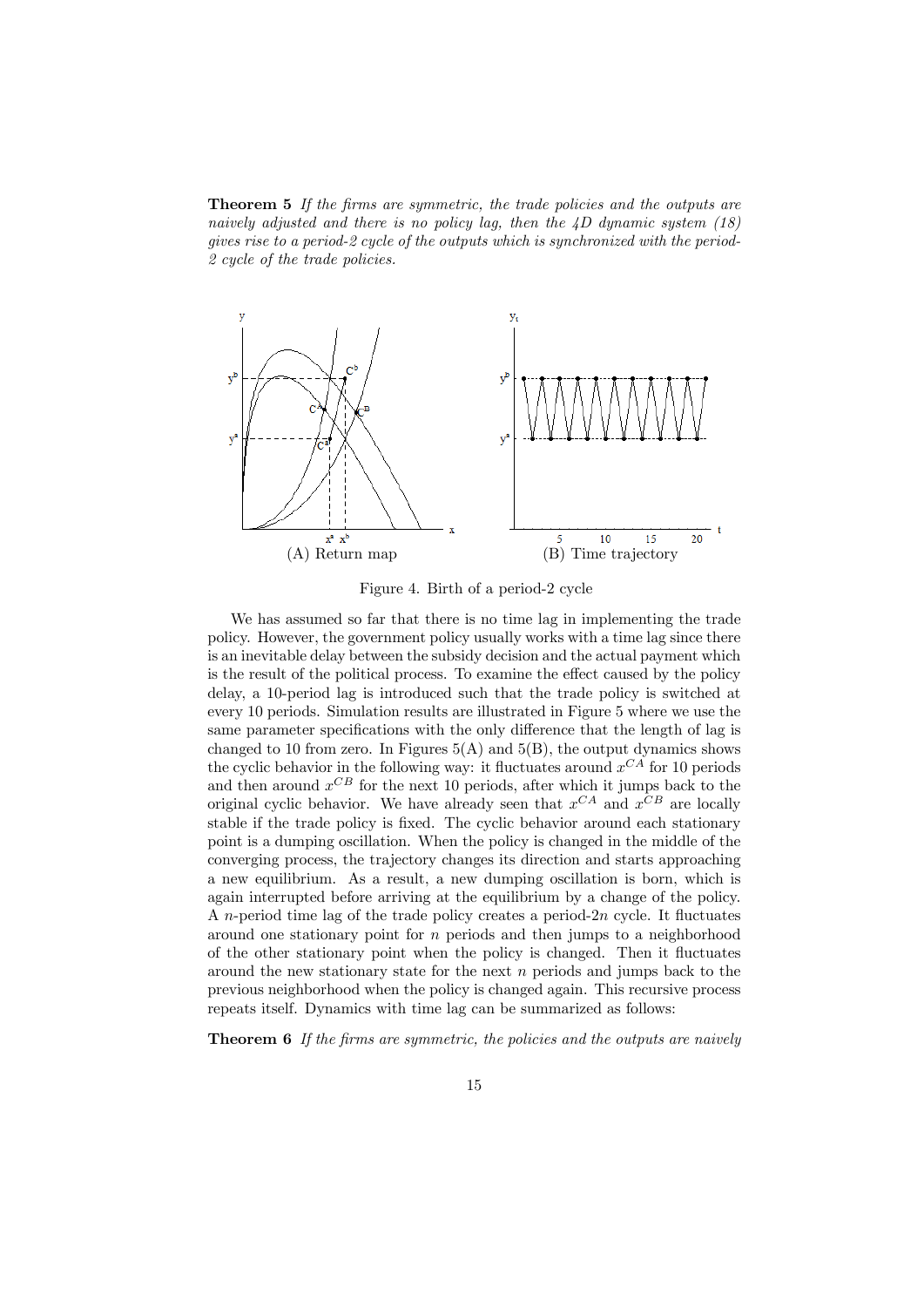adjusted and there exists a n-period policy lag, then the  $4D$  dynamic system gives rise to a period-2 cycle of the trade policy and a period-2n cycle of the output.



If the policy is naively adjusted and the output is adaptively adjusted, then essentially the same dynamics will be observed. In other words, as far as the policy is periodically changed, the output dynamics is affected by these policy switching and exhibits periodic behavior no matter which formation of the expectations is selected.

If the policy is adaptively adjusted, then the policy adjustment process converges to the stationary point according to Theorem 2. We have, however, qualitatively different output dynamics, as will be seen shortly. In this case we can suppose without loss of generality that the dynamic process of the trade policy is rapid and the firms receive the stationary values of the trade policy from the beginning of the output dynamic process. This assumption reduces the 4D dynamic system to the 2D output dynamic system (16) with  $s_1 = s_1^e$ ,  $s_2 = s_2^e$  and  $s_1^e = -s_2^e$ :

$$
\begin{cases}\nx' = \sqrt{\frac{y}{c + s_2^e}} - y, \\
y' = \sqrt{\frac{x}{c - s_2^e}} - x,\n\end{cases}
$$
\n(19)

where  $c = c_1 = c_2$ <sup>6</sup>. The stability of system (19) depends on the actual cost ratio,

$$
k = \frac{c + s_2^e}{c - s_2^e} \tag{20}
$$

 ${}^{6}$ It is possible to construct the dynamic system in terms of  $s_1^e$ . However, the results become qualitatively the same.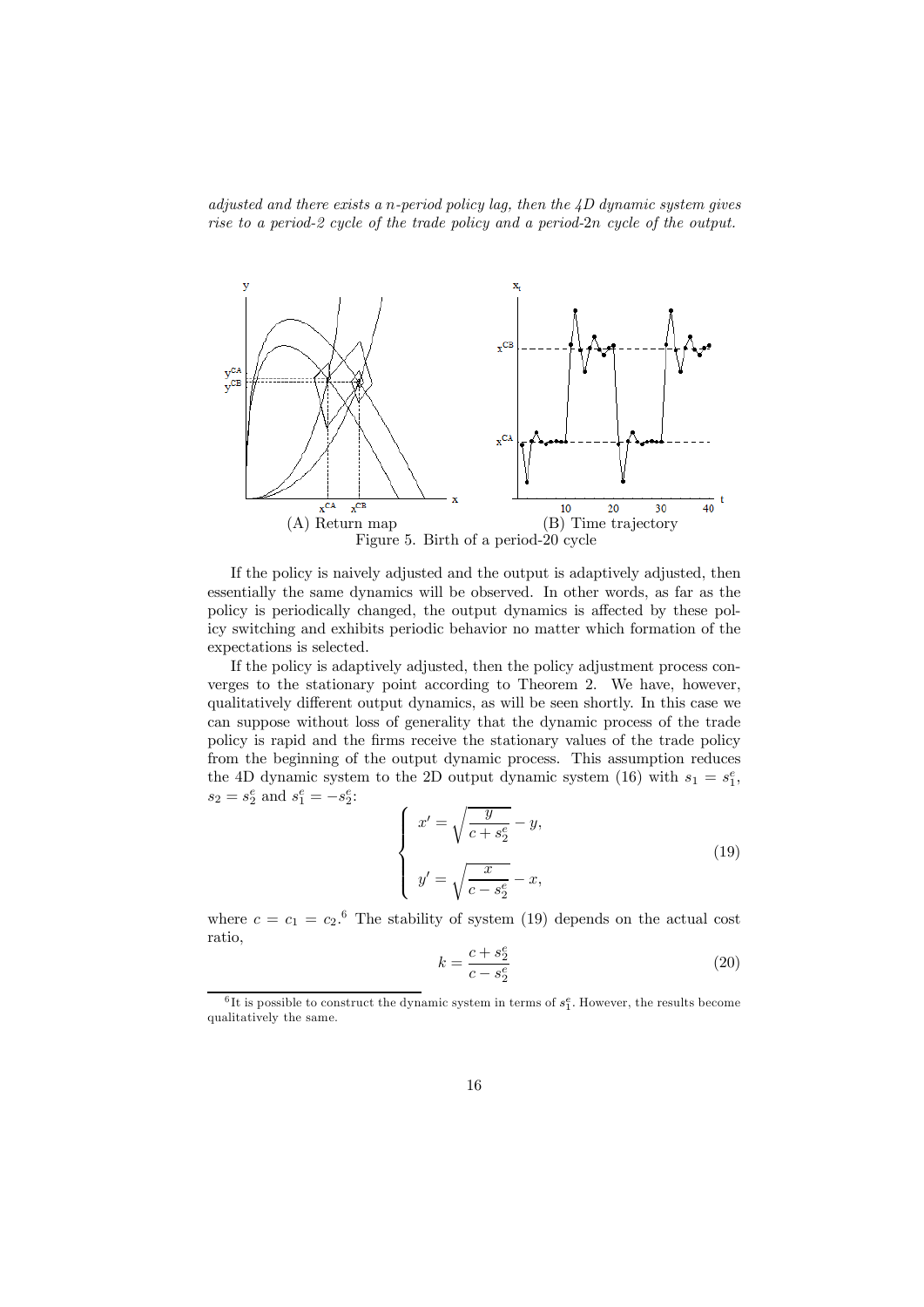Given c, k increases from zero to infinity as  $s_2^e$  increases from  $-c$  to c. In the linear model, local instability implies global instability. However this is not necessarily the case with nonlinear models because the nonlinearities may prevent unstable trajectories from globally diverging. We restrict our analysis to the unstable case, henceforth, to examine what dynamics the nonlinear output system can generate. The stability of the output is violated if  $k \leq 3-2\sqrt{2}$  and the output trajectories are non-negative as far as  $k > 4/25$ . Therefore, the output stationary state becomes locally unstable but the trajectories are nonnegative if

$$
-\frac{21}{29}c < s_2^e < -\frac{\sqrt{2}}{2}c. \tag{21}
$$

Here  $k = 3-2\sqrt{2}$  if  $s_2^e$  is equal to this upper bound which is the threshold of the loss of stability and will be called the *instability value* and  $k = 4/25$  if  $s_2^e$  is equal to this lower bound, which is the threshold of loss of nonnegativity and will be called the *nonnegativity value*. When  $s_2^e$  decreases from the instability value to the nonnegativity value in the interval, the stationary state is destabilized and goes to chaos through a period-doubling cascade as shown in Figure 6. We summarize this result as follows:

Lemma 1. If the firms are symmetric and the trade policy is adaptively adjusted, then the naively adjusted output exhibits various dynamics ranging from a period-2 cycle to chaotic fluctuations, depending on the value of  $s_2^e$  in the interval bounded by the instability value and the nonnegativity value.



Figure 6. One-parameter bifurcation diagram with respect to  $s_2^e$ .

Now we replace the naive expectation formation with the adaptive expectation formation by taking  $\beta_1$  < 1 and  $\beta_2$  < 1. The output dynamic system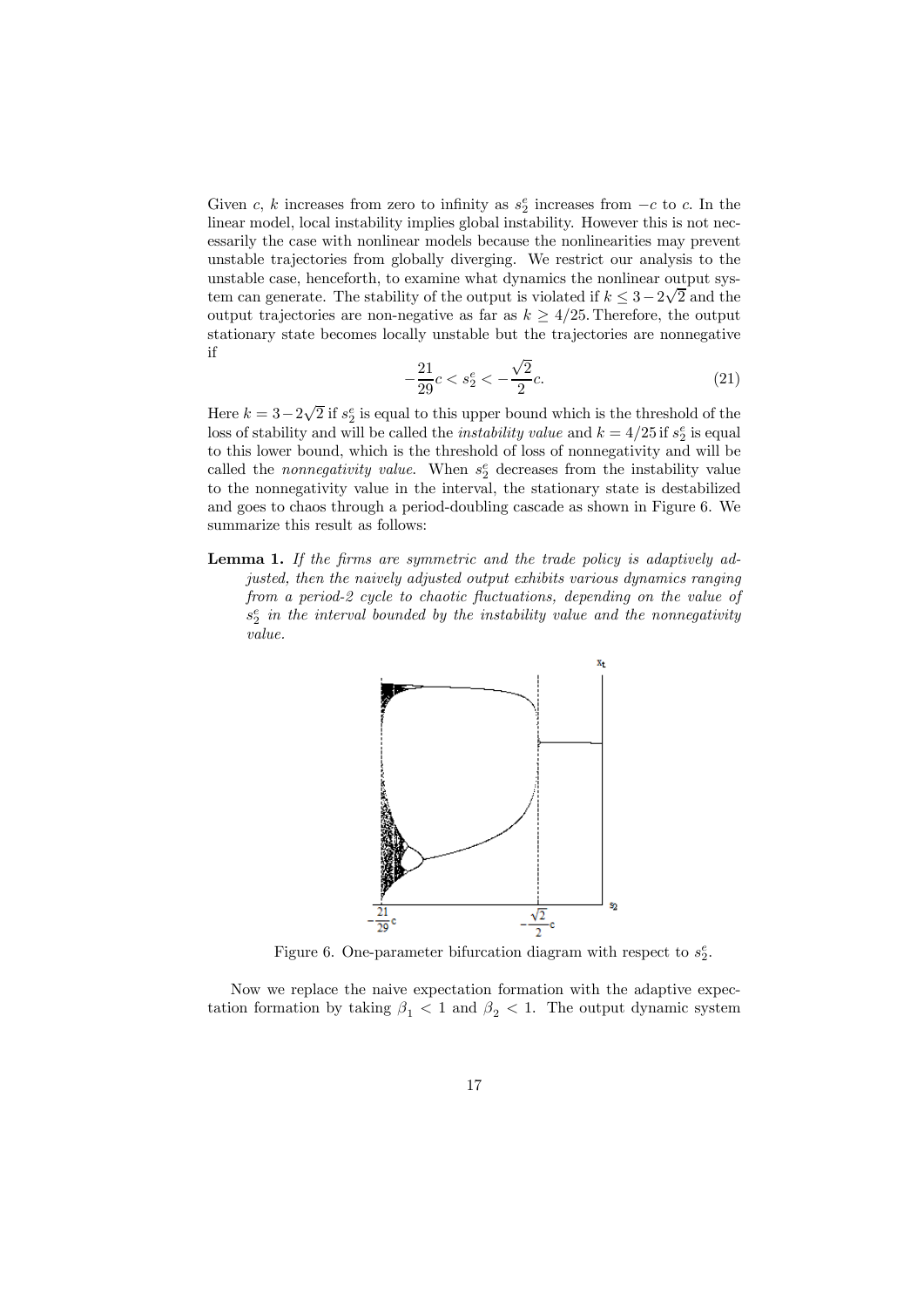$$
\begin{cases}\nx' = (1 - \beta_1)x + \beta_1 \left( \sqrt{\frac{y}{c + s_2^e}} - y \right), \\
y' = (1 - \beta_2)y + \beta_2 \left( \sqrt{\frac{x}{c - s_2^e}} - x \right).\n\end{cases}
$$
\n(22)

It is also shown in Puu (2003) that loss of stability under the adaptive expectation occurs when the cost ratio and the speeds of adjustment satisfy the following relation:

$$
\frac{(k-1)^2}{4k} = \frac{1}{\beta_1} + \frac{1}{\beta_2} - 1\tag{23}
$$

under which the determinant of the Jacobian matrix of the dynamic system (22) becomes unity. To examine what dynamics can be generated, we simulate system (22) when the adjustment speeds are identical ( $\beta_1 = \beta_2 = \beta$ ). Taking the same parameter specifications as in Figure 6, Figure 7 shows the two-parameter bifurcation diagram in which the horizontal coordinate is the level of the optimal subsidy to firm 2 (i.e.,  $s_2^e$ ) and the vertical one is the identical adjustment speed (i.e.,  $\beta$ ). Solving (23) for  $\beta$  and substituting (20) yields the partition curve of the parameter space  $(s_2^e, \beta)$ ,

$$
\beta = \frac{2(c - s_2^e)(c + s_2^e)}{c^2}.
$$
\n(24)

Given c, for all  $(s_1^e, \beta)$  under the partition curve, the stability condition is satisfied and this stable region is colored in red in Figure 7. For all  $(s_1^e, \beta)$  above the curve, the stability condition is violated but the nonlinearities of the dynamics system prevent diverging trajectories. The different colors of the regions correspond to the different periods of periodic cycles up to period 16. The gray regions indicate that the period of the cycle is larger than 16 or chaos emerges. This is summarize as:

**Lemma 2.** If the firms are symmetric and the trade policy is adaptively and rapidly adjusted, then the adaptively adjusted output exhibits various dynamics ranging from a period-2 cycle to chaotic fluctuations, depending on the values of  $(s_2^e, \beta)$ .

is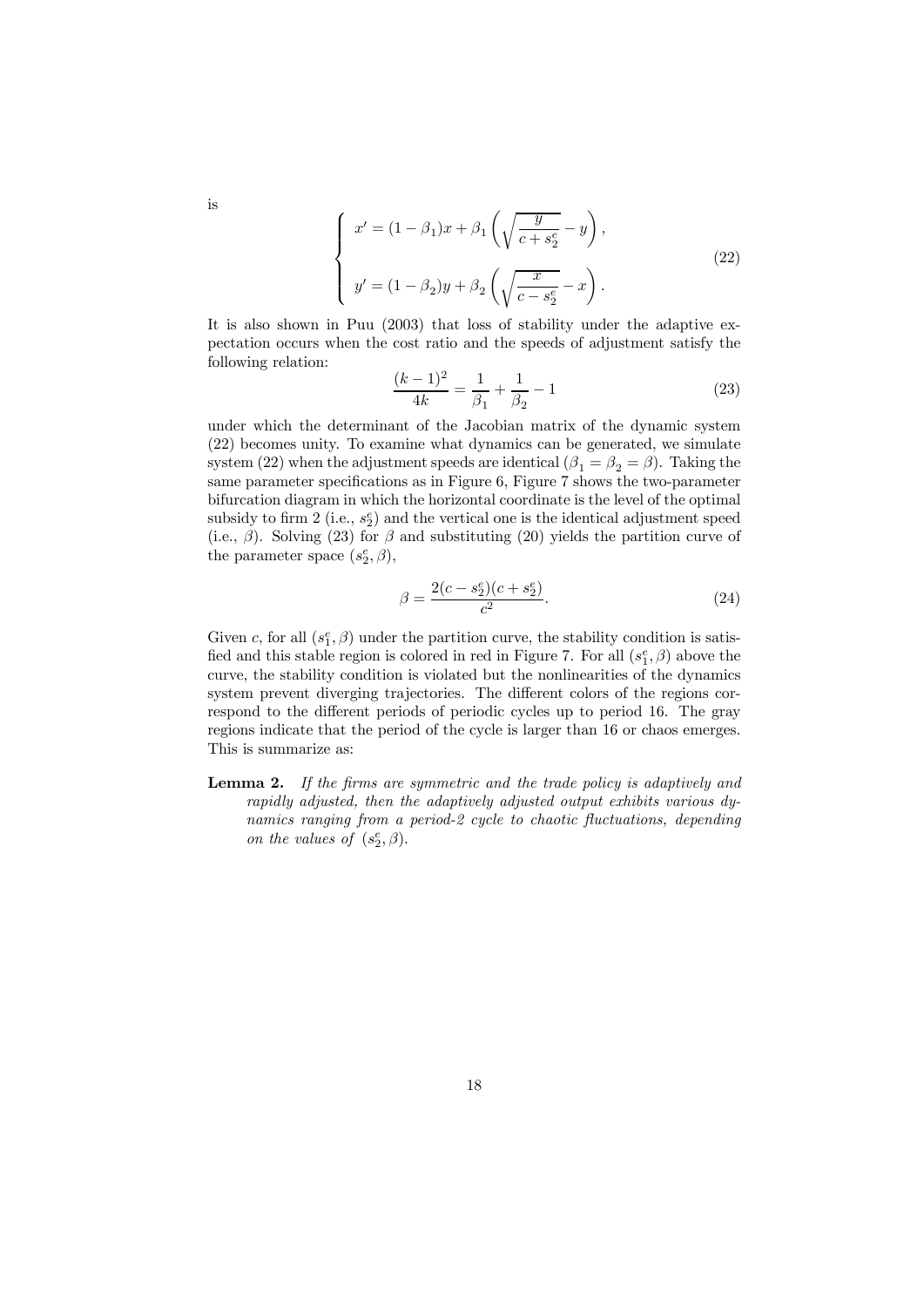

Figure 7. Two-parameter bifurcation diagaram

# 4.2 Asymmetric firms:  $c_1 \neq c_2$

We now turn our attention to the asymmetric firms with  $c_1 < c_2$ . We have already seen that the dynamic process of the trade policy is stable and converges to the optimal points given in (12),

$$
s_1^e = -s_2^L + (c_2 - c_1)
$$
 and  $s_2^e = s_2^L$ ,

where  $0 > s_2^L > c_2 - 2c_1$  due to Assumption 2. The corresponding optimal outputs are obtained by substituting these optimal subsidies into the expressions in (15),

$$
x^C = \frac{c_2 - s_2^L}{4c_1^2}
$$
 and  $y^C = \frac{(2c_1 - c_2) + s_2^L}{4c_1^2}$ .

If we assume that the implementation of the trade policy has no time lags, then the output dynamic system with  $\beta_1=\beta_2=1$  is

$$
\begin{cases}\nx' = \sqrt{\frac{y}{c_1 - (-s_2^L + c_2 - c_1)}} - y, \\
y' = \sqrt{\frac{x}{c_2 - s_2^L}} - x.\n\end{cases}
$$
\n(25)

Substituting  $s_1^e$  and  $s_2^e$  into the actual cost ratio yields

$$
k = \frac{2c_1 - c_2 + s_2^L}{c_2 - s_2^L}.\tag{26}
$$

It follows that, given  $c_1$  and  $c_2$ , the actual cost ratio decreases to zero from  $(2c_1 - c_2)/c_2 > 0$  if  $s_2^L$  decreases to its lower bound  $s_2^u = -(2c_1 - c_2)$  from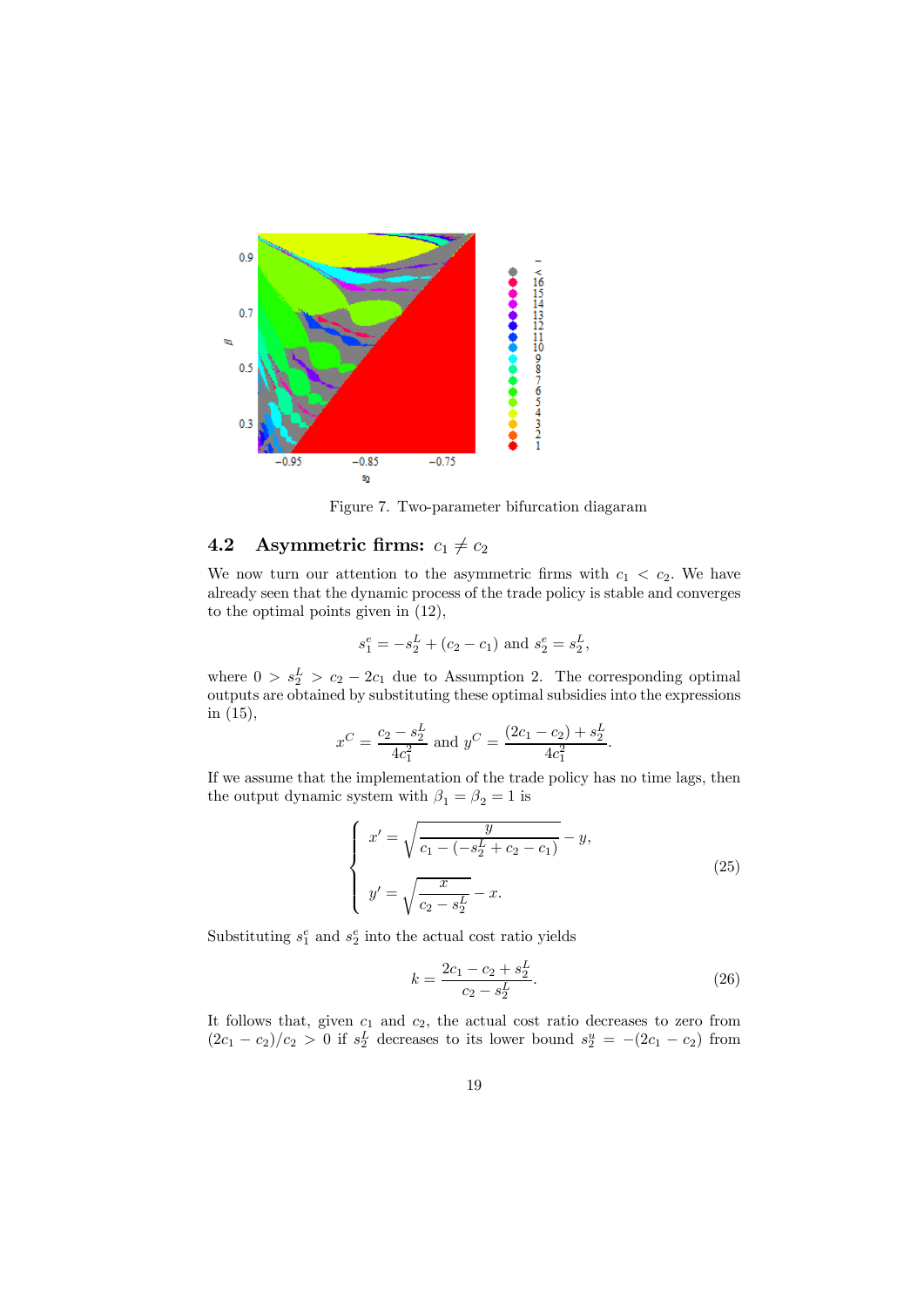zero. Depending on the value of  $s_2^L$ , the output dynamics can be destabilized. Furthermore, due to the nonlinearities of (16), the output dynamics can exhibit a rich dynamics if  $s_2^L$  is in the interval

$$
c_2 - \frac{50}{29}c_1 < s_2^L < c_2 - \frac{1}{2 - \sqrt{2}}c_1. \tag{27}
$$

The upper bound value and the lower bound value of  $s_2^L$  make the actual cost ratio equal to  $3 - 2\sqrt{2}$  and  $4/25$ , respectively.

When the symmetric adaptive expectation formation is adopted (i.e.,  $\beta_1 =$  $\beta_2 = \beta < 1$ , the output dynamic system is

$$
\begin{cases}\nx' = (1 - \beta)x + \beta \left( \sqrt{\frac{y}{c_1 - (-s_2^L + c_2 - c_1)}} - y \right), \\
y' = (1 - \beta)y + \beta \left( \sqrt{\frac{x}{c_2 - s_2^L}} - x \right).\n\end{cases} (28)
$$

Solving (23) for  $\beta$  and substituting (26) yield the partition curve

$$
\beta = \frac{2(c_2 - s_2^L)(2c_1 - c_2 + s_2^L)}{c_1^2} \tag{29}
$$

which divides the  $(s_2^L, \beta)$ -space into two parts: stable region in the right to the curve and unstable region left.

It can be shown that dynamics generated by (19), respectively (22), are essentially the same as dynamics generated by  $(25)$ , respectively  $(28)$ . Introducing the new variables  $C = c_1$  and  $S = c_1 - c_2 + s_2^L$  reduces (25) and (28) to (19) and (22), respectively. One system can be transformed to the other through variable changes. Thus both systems are topologically conjugate to each other and generate qualitatively the same dynamics. In particular, the instability value and the nonnegativity value of (25) can be obtained from those values of (19) with  $C$  and  $S$ .

$$
S = -\frac{21}{29}C \Longrightarrow s_2^L = c_2 - \frac{50}{29}c_1
$$

and

$$
S = -\frac{\sqrt{2}}{2}C \Longrightarrow s_2^L = c_2 - \frac{1}{2 - \sqrt{2}}c_1.
$$

Furthermore the partition line,  $(24)$  with C and S, can be transformed to  $(29)$ .

$$
\beta = \frac{2(C - S)(C + S)}{C^2} \Longrightarrow \beta = \frac{2(c_2 - s_2^L)(2c_1 - c_2 + s_2^L)}{c_1^2}.
$$

The equivalence of the dynamic systems implies that (25) generates the same dynamics as illustrated in Figure 6 with replacing the interval (21) with (27). Similarly, the output dynamics by (28) is the same as illustrated in Figure 7 with replacing the partition curve (24) with (29). We can summarize these results as follows: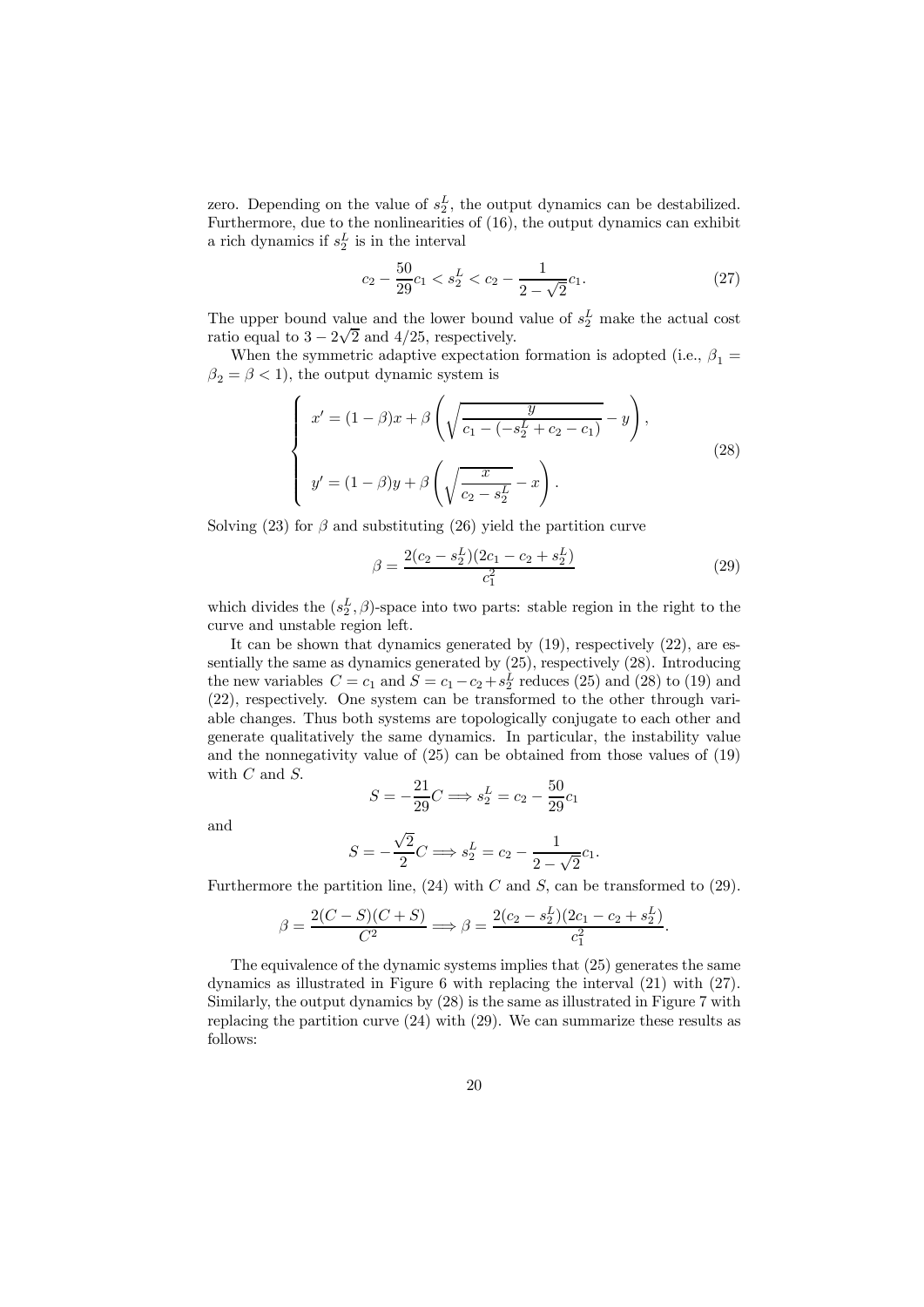Lemma 3. If the firms are asymmetric, then the naively adjusted dynamic system (25) starts the period-doubling bifurcation leading to chaos if  $s_2^L$ decreases from the instability value of the interval  $(27)$  to the nonnegative value whereas the adaptively adjusted dynamic system (28) generates complex dynamics involving chaos for  $(s_2^L, \beta)$  such as

$$
\beta > \frac{2(c_2 - s_2^L)(2c_1 - c_2 + s_2^L)}{c_1^2}
$$

.

Lemmas 1 and 2 are concerned with the output dynamics of the symmetric firms while Lemma 3 is concerned with the output dynamics of the asymmetric firms. Notice that the results are essentially the same, hence, the production cost differences do not affect the asymptotic behavior of the unstable output dynamics if the trade policy is adaptively adjusted. These results can be summarized as follows:

Theorem 7 If the optimal trade policy is asymptotically stable, then the output dynamic system generates the same dynamics regardless of the symmetry or asymmetry of the firms.

The output dynamic system with adaptive expectation might lead to negative quantities in numerical simulations. To avoid such economically unfavorable phenomena, we repeated the simulations with the modified output dynamic equations

$$
\begin{cases}\nx' = (1 - \beta)x + \beta Max \left[ 0, \left( \sqrt{\frac{y}{c_1 + s_2^e}} - y \right) \right], \\
y' = (1 - \beta)y + \beta Max \left[ 0, \left( \sqrt{\frac{x}{c_2 - s_2^e}} - x \right) \right].\n\end{cases} \tag{30}
$$

The results are shown in Figure 7. This is not the only way to prevent negative quantities. Following Yousefi (2002), we can also use the alternative formulation

$$
\begin{cases}\nx' = Max \left[0, (1 - \beta)x + \beta \left(\sqrt{\frac{y}{c_1 + s_2^e}} - y\right)\right], \\
y' = Max \left[0, (1 - \beta)y + \beta \left(\sqrt{\frac{x}{c_2 - s_2^e}} - x\right)\right].\n\end{cases} \tag{31}
$$

It is clear that the asymptotic behavior of (30) is different from the asymptotic behavior of (31). Figure 8 shows the two-parameter bifurcation diagram generated by (31). Apparently there are many differences between the bifurcation diagrams of Figures 7 and 8. However, our main finding that the adaptive systems can generate rich dynamics still can hold in the bifurcation diagram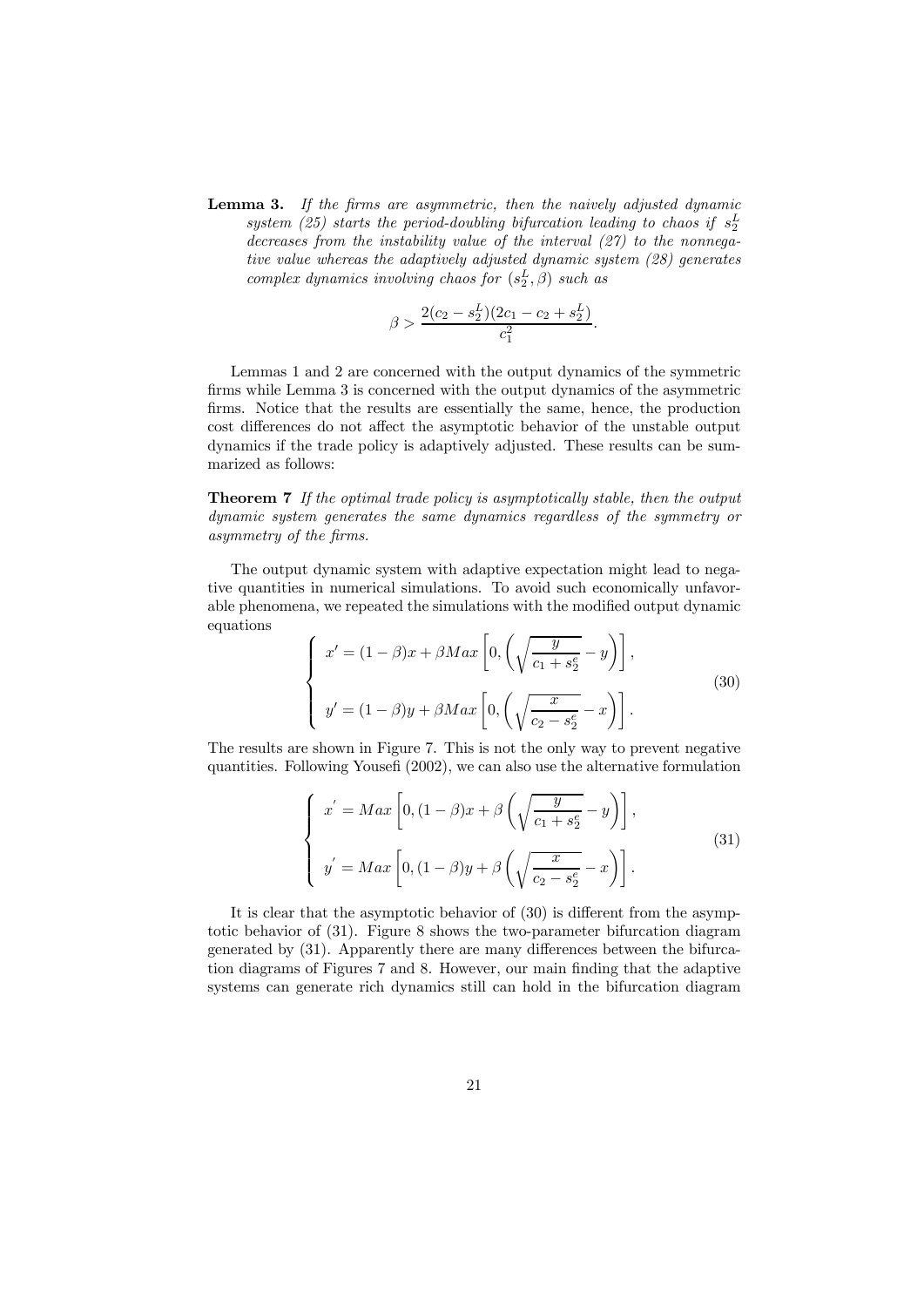shown in Figure 8.



Figure 8. The two-parameter bifurcation diagram generated by (??)

## 5 Conclusion

In this paper, we construct a three-country model with two governments and two firms and consider the dynamic behavior of the sequential subsidy game in which the governments determine their optimal trade policies and then the firms determine their optimal outputs. We first deal with the governments' decision process from static and dynamic points of view. We find that the cost difference and the expectation formation of the governments are crucial in characterizing the optimal trade policy. In short, if the firms are symmetric, then there are infinitely many optimal policies (Theorem 1). A symmetric period-2 cycle of the trade policy emerges if naive adjustment process is adopted (Theorem 2) and a trajectory converges to one of the optimal policies if adaptive adjustment process is used (Theorem 3). If the firms are asymmetric, then a unique optimal policy exits and is asymptotically stable regardless of the expectation formations (Theorem 4). We then deal with the output dynamics and demonstrate that the expectation formation of the government matters but the cost difference does not matter. If the trade policy is adaptively adjusted, then an output trajectory exhibits periodic cycle which is synchronized with the period-2 cycle of the optimal trade policy even if the Cournot output equilibrium is locally stable (Theorems 5 and 6). If the trade policy is adaptively adjusted, then complex output dynamics involving chaos emerges regardless of the expectation formation (Theorem 7). Finally it is worth mentioning that complex dynamics can be born under a small or even zero difference of the production costs in our model while much larger difference is required to generate chaotic dynamics in nonlinear duopoly models with isoelastic price function.